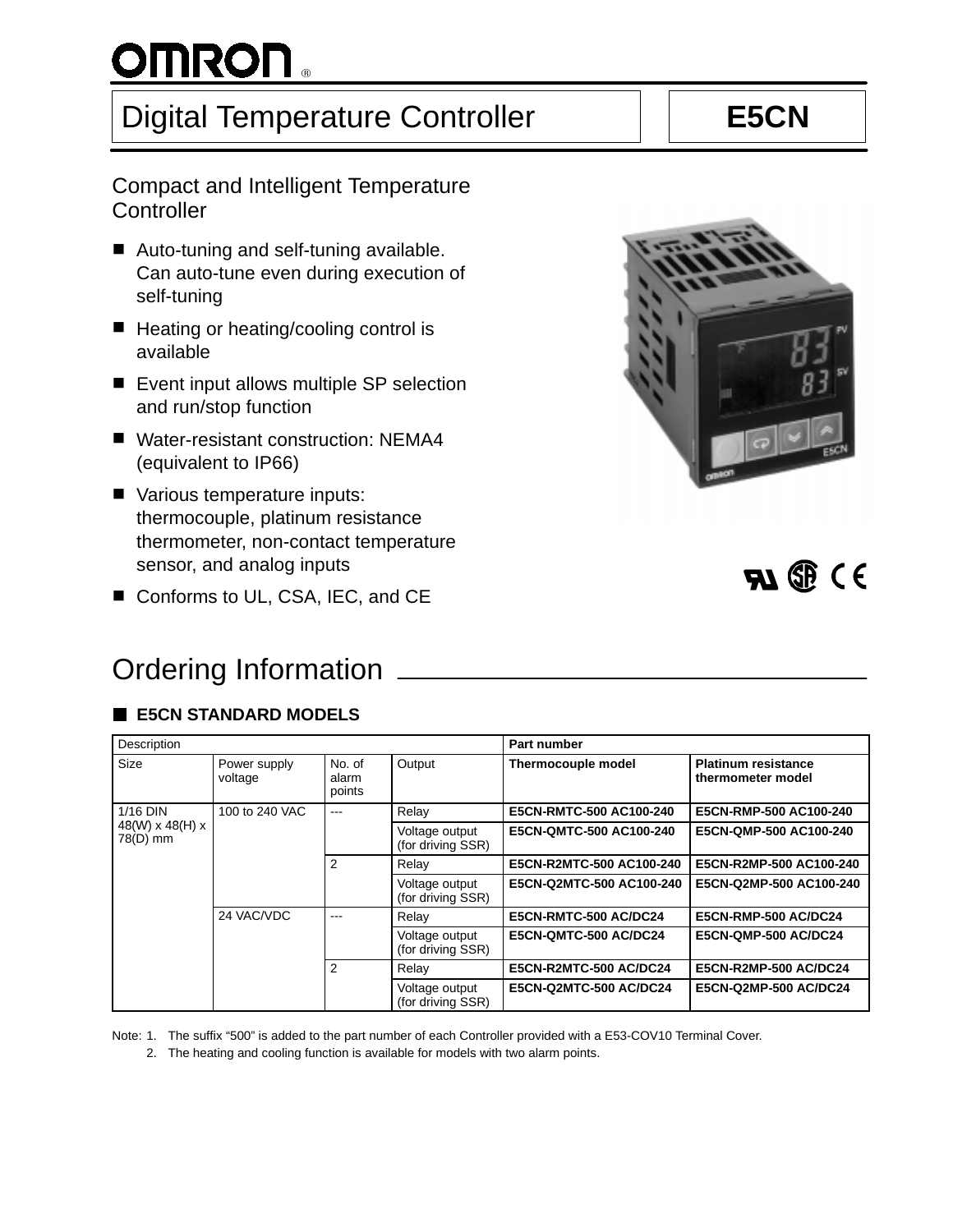# **E5CN OPTION BOARDS**

The E5CN provides communications or event input functionality when mounted with one of the following Option Boards.

| I Item                      | <b>Function</b>      | Part number      |
|-----------------------------|----------------------|------------------|
| <b>Communications Board</b> | RS-485 communication | <b>E53-CNH03</b> |
| Event Input Board           | Event input          | E53-CNHB         |

Note: The heater burnout alarm is available by mounting the E53-CNH03 or E53-CNHB Option Unit on the E5CN.

# **ACCESSORIES**

#### **Terminal Cover (Sold Separately)**

| Controller<br>Applicable<br>. | п. .<br>number<br>ran |
|-------------------------------|-----------------------|
| E5CN                          | E53-COV10             |

# **Current Transformer (Sold Separately)**

| I Item              | Hole diameter | <b>Part number</b> |
|---------------------|---------------|--------------------|
| Current Transformer | 5.8 dia.      | <b>E54-CT1</b>     |
|                     | 12.0 dia.     | <b>E54-CT3</b>     |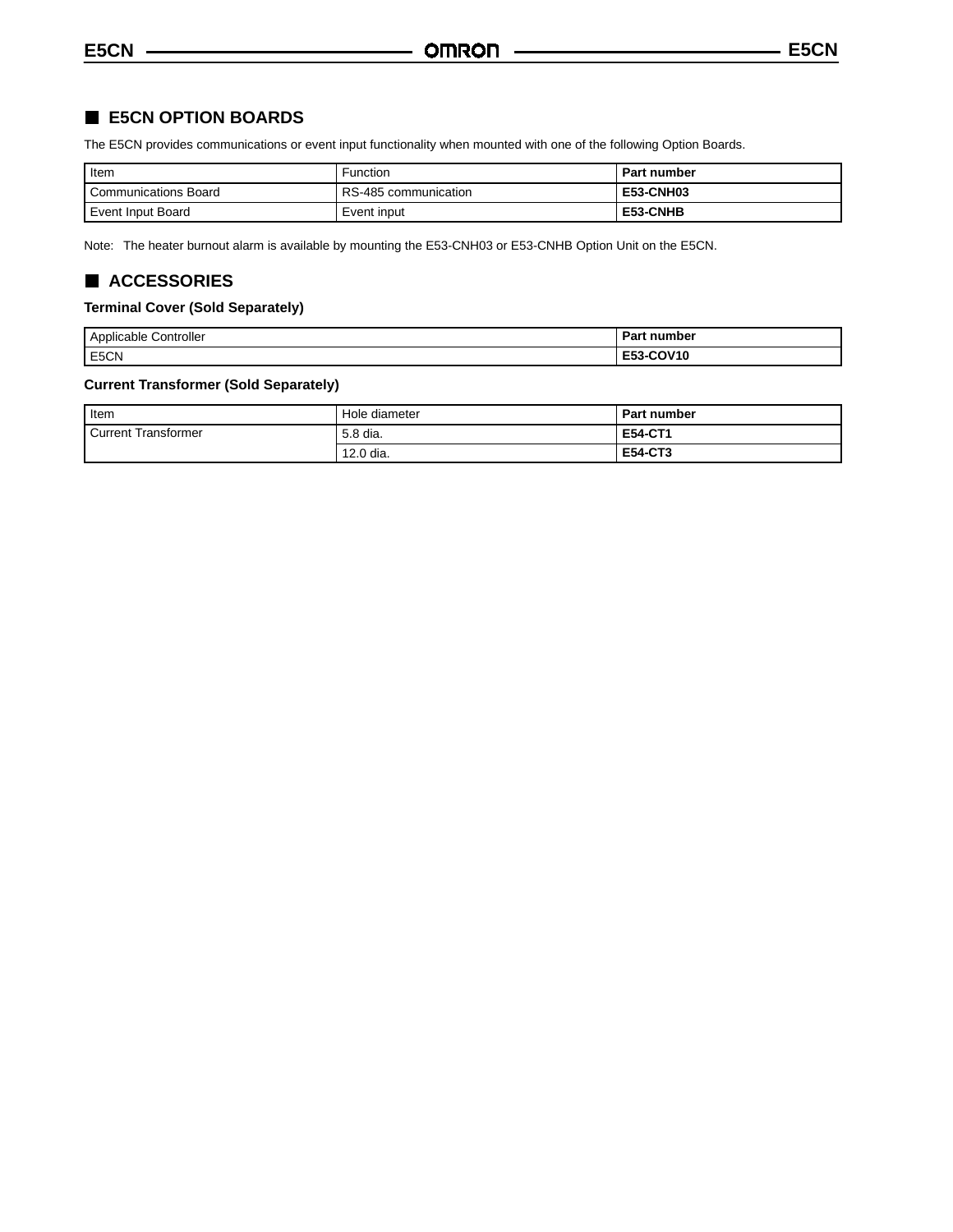## **INPUT RANGES**

## **Platinum Resistance Thermometer Input**

Shaded ranges indicate default settings.

|                                                                                                                                                                                   | Platinum resistance thermometer input              |                                   |  |  |  |  |  |  |  |
|-----------------------------------------------------------------------------------------------------------------------------------------------------------------------------------|----------------------------------------------------|-----------------------------------|--|--|--|--|--|--|--|
| Input type                                                                                                                                                                        | Platinum resistance thermometer                    |                                   |  |  |  |  |  |  |  |
| Name                                                                                                                                                                              | Pt100                                              | JPt100                            |  |  |  |  |  |  |  |
| 1800<br>1700<br>1600<br>1500<br>1400<br>1300<br>1200<br>1100<br>Temperature range<br>1000<br>900<br>800<br>700<br>600<br>500<br>400<br>300<br>200<br>100<br>0<br>$-100$<br>$-200$ | 850<br>500.0<br>100.0<br>0.0<br>$-200$<br>$-199.9$ | 500.0<br>100.0<br>0.0<br>$-199.9$ |  |  |  |  |  |  |  |
| Set value                                                                                                                                                                         | $\overline{2}$<br>$\mathbf 0$                      | 3<br>4                            |  |  |  |  |  |  |  |

#### **Thermocouple Input**

Shaded ranges indicate default settings.

|                                                                                                                                                                                             |                                                                      | Thermocouple input                                                                                                |                    |                                                                       |                                                                                                               |                                           |                                                           |                                                                                                              |                                                                                                    |                                                                                                                                   |                                      |                                        |          |                          |                                                                                       |
|---------------------------------------------------------------------------------------------------------------------------------------------------------------------------------------------|----------------------------------------------------------------------|-------------------------------------------------------------------------------------------------------------------|--------------------|-----------------------------------------------------------------------|---------------------------------------------------------------------------------------------------------------|-------------------------------------------|-----------------------------------------------------------|--------------------------------------------------------------------------------------------------------------|----------------------------------------------------------------------------------------------------|-----------------------------------------------------------------------------------------------------------------------------------|--------------------------------------|----------------------------------------|----------|--------------------------|---------------------------------------------------------------------------------------|
| Input type                                                                                                                                                                                  |                                                                      |                                                                                                                   |                    |                                                                       | Thermocouple                                                                                                  |                                           |                                                           |                                                                                                              |                                                                                                    |                                                                                                                                   |                                      | ES1A Non-contact<br>Temperature Sensor |          |                          | Analog input                                                                          |
| Name                                                                                                                                                                                        | Κ                                                                    | J                                                                                                                 | T                  | Ε                                                                     |                                                                                                               | U                                         | N                                                         | R                                                                                                            | S                                                                                                  | B                                                                                                                                 | K <sub>10</sub> to<br>$70^{\circ}$ C | K60 to<br>120°C                        | 165°C    | K115 to K160 to<br>260°C | 0 to 50 mV                                                                            |
| 1800<br>1700<br>1600<br>1500<br>1400<br>1300<br>1200<br>1100<br>Temperature range<br>1000<br>900<br>800<br>700<br>600<br>500<br>400<br>300<br>200<br>100<br>$\mathbf 0$<br>$-100$<br>$-200$ | 1300<br>7500.0<br>-<br>$\overline{\phantom{a}}$<br>$-20.0$<br>$-200$ | 850<br>400.0<br>$\overline{\phantom{a}}$<br>٠<br>$\sim$<br>$\qquad \qquad \blacksquare$<br>٠<br>$-20.0$<br>$-100$ | 400<br>۰<br>$-200$ | 600<br>$\overline{\phantom{0}}$<br>٠<br>۰<br>۰<br>$\sim$<br>$\bar{0}$ | 850<br>$\overline{\phantom{a}}$<br>$\overline{\phantom{a}}$<br>$\overline{\phantom{a}}$<br>- 1<br>٠<br>$-100$ | 400<br>$\overline{\phantom{a}}$<br>$-200$ | 1300<br>٠<br>۰<br>٠<br>$\overline{a}$<br>۰<br>٠<br>$-200$ | $\overline{\phantom{a}}$<br>1700<br>۰<br>$\overline{\phantom{a}}$<br>$\overline{\phantom{a}}$<br>$\mathbf 0$ | $\sim$<br>1700<br>$\overline{\phantom{a}}$<br>٠.<br>$\overline{\phantom{a}}$<br>۰<br>٠<br>$\Omega$ | 1800<br>$\overline{\phantom{a}}$<br>$\overline{\phantom{a}}$<br>-<br>-1<br>-<br>$\overline{\phantom{0}}$<br>-<br>٠<br>۰<br>$-100$ | 70<br>$\overline{0}$                 | 120<br>Q<br>٠                          | 165<br>0 | $-260$<br>$\bf 0$        | Usable in the following<br>ranges by scaling:<br>-19999 to 9999 or<br>-199.9 to 999.9 |
| Set value                                                                                                                                                                                   | $\mathbf{0}$<br>$\overline{1}$                                       | $\overline{2}$<br>3                                                                                               | $\overline{4}$     | 5                                                                     | 6                                                                                                             | $\overline{7}$                            | 8                                                         | 9                                                                                                            | 10                                                                                                 | 11                                                                                                                                | 12                                   | 13                                     | 14       | 15                       | 16                                                                                    |

Applicable standards by input type are as follows:

K, J, T, E, N, R, S, B: JIS C1602-1995<br>L: Fe-CuNi, DIN 43710-1985<br>U: Cu-CuNi, DIN 43710-1985<br>JPt100: JIS C1604-1989, JIS C1606-1989<br>Pt100: JIS C1604-1997, IEC751

Note: The ES1A Non-contact Temperature Sensor will be available soon.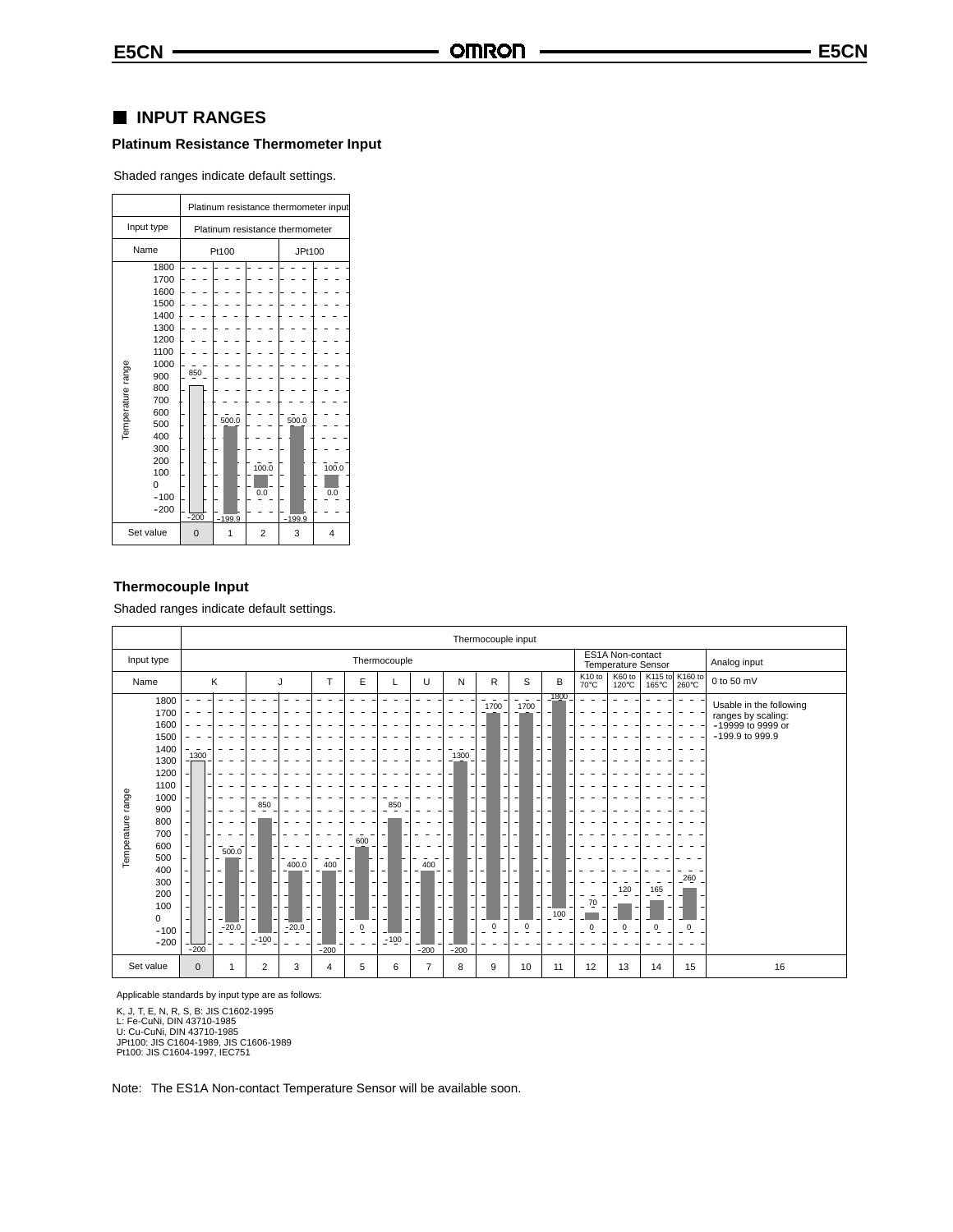# Specifications

# **RATINGS**

| Supply voltage          |                   | 100 to 240 VAC, 50/60 Hz<br>24 VAC, 50/60 Hz/24 VDC                                                                                                                                                                  |  |  |  |  |  |
|-------------------------|-------------------|----------------------------------------------------------------------------------------------------------------------------------------------------------------------------------------------------------------------|--|--|--|--|--|
| Operating voltage range |                   | 85% to 110% of rated supply voltage                                                                                                                                                                                  |  |  |  |  |  |
| Power consumption       | E <sub>5</sub> CN | 4 VA/3 W<br>7 VA                                                                                                                                                                                                     |  |  |  |  |  |
| Sensor input            |                   | Thermocouple: K, J, T, E, L, U, N, R, S, B<br>Platinum resistance thermometer: Pt100, JPt100<br>Non-contact temperature sensor: K10 to 70°C, K60 to 120°C, K115 to 165°C, K160 to 260°C<br>Voltage input: 0 to 50 mV |  |  |  |  |  |
| Control output          | Relay output      | SPST-NO, 250 VAC, 3A (resistive load), electrical life: 100,000 operations                                                                                                                                           |  |  |  |  |  |
|                         | Voltage output    | 12 VDC (PNP), max. load current: 21 mA, with short-circuit protection                                                                                                                                                |  |  |  |  |  |
| Alarm output            |                   | SPST-NO, 250 VAC, 1 A (resistive load), electrical life: 100,000 operations                                                                                                                                          |  |  |  |  |  |
| Control method          |                   | PID or ON/OFF control                                                                                                                                                                                                |  |  |  |  |  |
| Setting method          |                   | Digital setting using front panel keys                                                                                                                                                                               |  |  |  |  |  |
| Indication method       |                   | 7-segment digital display and single-lighting indicator                                                                                                                                                              |  |  |  |  |  |
| Other functions         |                   | According to Controller model                                                                                                                                                                                        |  |  |  |  |  |
| Ambient temperature     |                   | -10°C to 55°C (14°F to 131°F) with no condensation or icing                                                                                                                                                          |  |  |  |  |  |
| Ambient humidity        |                   | 25% to 85% relative humidity                                                                                                                                                                                         |  |  |  |  |  |
| Storage temperature     |                   | -25 °C to 65 °C (-13 °F to 149 °F) with no condensation or icing                                                                                                                                                     |  |  |  |  |  |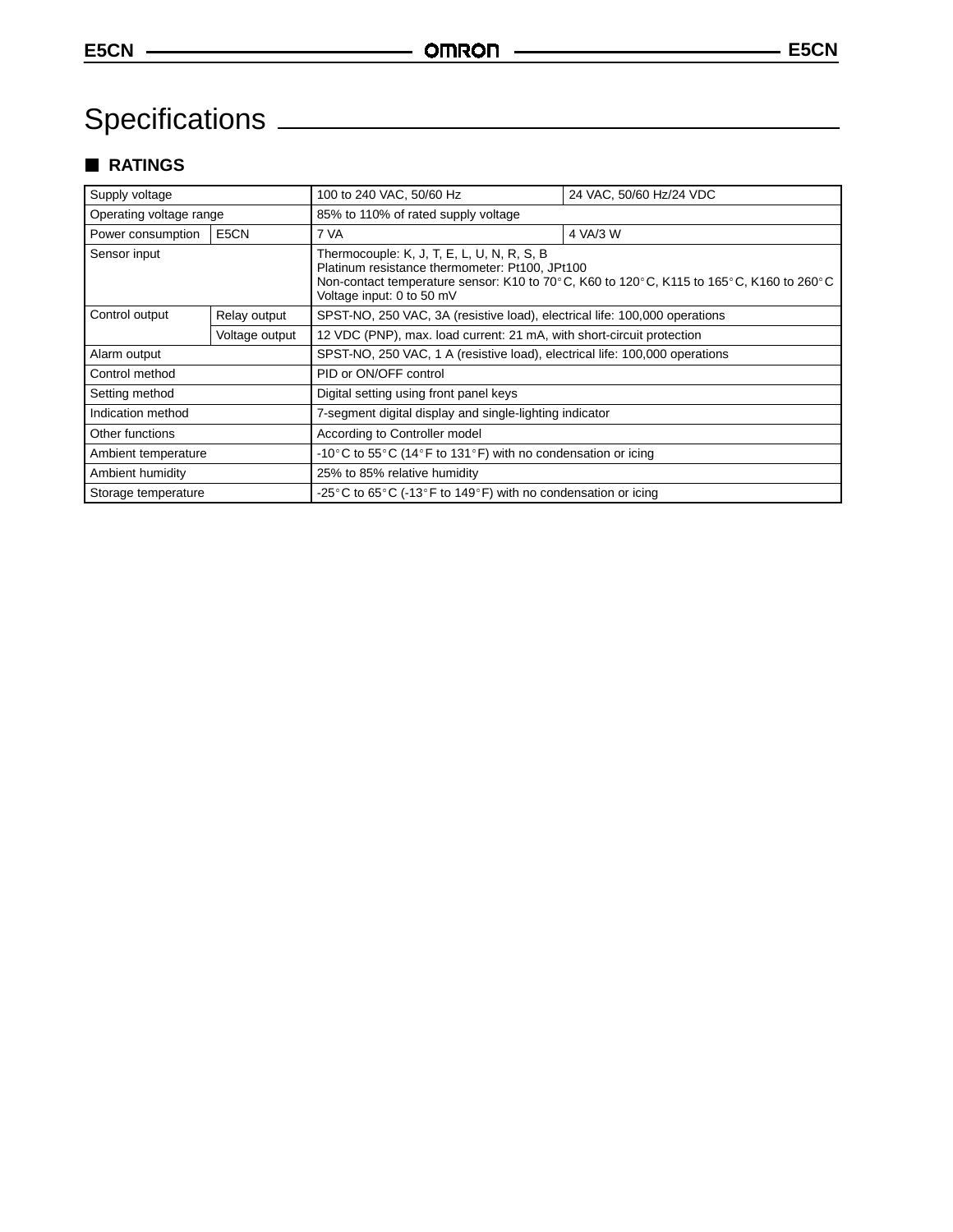# **CHARACTERISTICS**

| Indication accuracy   |             | Thermocouple:<br>$(\pm 0.5\%$ of indicated value or $\pm 1^{\circ}$ C, whichever greater) $\pm 1$ digit max. (See Note.)<br>Platinum resistance thermometer:<br>$(\pm 0.5\%$ of indicated value or $\pm 1\degree$ C, whichever greater) $\pm 1$ digit max.<br>Analog input: $\pm 0.5\%$ FS $\pm 1$ digit max.<br>CT input: $\pm 5\%$ FS $\pm 1$ digit max.                                                                                                                                                                                 |  |  |  |  |  |  |
|-----------------------|-------------|--------------------------------------------------------------------------------------------------------------------------------------------------------------------------------------------------------------------------------------------------------------------------------------------------------------------------------------------------------------------------------------------------------------------------------------------------------------------------------------------------------------------------------------------|--|--|--|--|--|--|
| <b>Hysteresis</b>     |             | 0.1 to 999.9 EU (in units of 0.1 EU)                                                                                                                                                                                                                                                                                                                                                                                                                                                                                                       |  |  |  |  |  |  |
| Proportional band (P) |             | 0.1 to 999.9 EU (in units of 0.1 EU)                                                                                                                                                                                                                                                                                                                                                                                                                                                                                                       |  |  |  |  |  |  |
| Integral time (I)     |             | 0 to 3999 s (in units of 1 s)                                                                                                                                                                                                                                                                                                                                                                                                                                                                                                              |  |  |  |  |  |  |
| Derivative time (D)   |             | 0 to 3999 s (in units of 1 s)                                                                                                                                                                                                                                                                                                                                                                                                                                                                                                              |  |  |  |  |  |  |
| Control period        |             | 1 to 99 s (in units of 1 s)                                                                                                                                                                                                                                                                                                                                                                                                                                                                                                                |  |  |  |  |  |  |
| Manual reset value    |             | 0.0% to 100.0% (in units of 0.1%)                                                                                                                                                                                                                                                                                                                                                                                                                                                                                                          |  |  |  |  |  |  |
| Alarm setting range   |             | -1999 to 9999 (decimal point position depends on input type)                                                                                                                                                                                                                                                                                                                                                                                                                                                                               |  |  |  |  |  |  |
| Sampling period       |             | 500 ms                                                                                                                                                                                                                                                                                                                                                                                                                                                                                                                                     |  |  |  |  |  |  |
| Insulation resistance |             | 20 M $\Omega$ min. (at 500 VDC)                                                                                                                                                                                                                                                                                                                                                                                                                                                                                                            |  |  |  |  |  |  |
| Dielectric strength   |             | 2000 VAC, 50 or 60 Hz for 1min (between different charging terminals)                                                                                                                                                                                                                                                                                                                                                                                                                                                                      |  |  |  |  |  |  |
| Vibration resistance  |             | 10 to 55 Hz, 10 m/s <sup>2</sup> for 2 hours each in X, Y and Z directions                                                                                                                                                                                                                                                                                                                                                                                                                                                                 |  |  |  |  |  |  |
| Shock resistance      |             | 300 m/s <sup>2</sup> , 3 times each in 3 axes, 6 directions (relay: 100 m/s <sup>2</sup> )                                                                                                                                                                                                                                                                                                                                                                                                                                                 |  |  |  |  |  |  |
| Weight                |             | Mounting bracket: Approx. 10g<br>Approx. 150 g                                                                                                                                                                                                                                                                                                                                                                                                                                                                                             |  |  |  |  |  |  |
| Protective structure  | Front panel | NEMA4 for indoor use (equivalent to IP66)                                                                                                                                                                                                                                                                                                                                                                                                                                                                                                  |  |  |  |  |  |  |
|                       | Rear case   | <b>IP20</b>                                                                                                                                                                                                                                                                                                                                                                                                                                                                                                                                |  |  |  |  |  |  |
|                       | Terminals   | IP <sub>00</sub>                                                                                                                                                                                                                                                                                                                                                                                                                                                                                                                           |  |  |  |  |  |  |
| Memory protection     |             | EEPROM (non-volatile memory) (number of writes: 100,000)                                                                                                                                                                                                                                                                                                                                                                                                                                                                                   |  |  |  |  |  |  |
| <b>EMC</b>            |             | Emission Enclosure:<br>EN55011 Group 1 class A<br>EN55011 Group 1 class A<br><b>Emission AC Mains:</b><br>EN61000-4-2: 4 kV contact discharge (level 2)<br>Immunity ESD:<br>8 kV air discharge (level 3)<br>10 V/m (amplitude modulated,<br>Immunity RF-interference:<br>ENV50140:<br>80 MHz to 1 GHz) (level 3)<br>10 V/m (pulse modulated, 900 MHz)<br>10 V (0.15 to 80 MHz) (level 3)<br>Immunity Conducted Disturbance:<br>ENV50141:<br>Immunity Burst:<br>EN61000-4-4:<br>2 kV power-line (level 3)<br>2 kV I/O signal-line (level 4) |  |  |  |  |  |  |
| Approval standards    |             | UL3121-1, CSA22.2 No. 14, E.B.1402C<br>Conforms to EN50081-2, EN50082-2, EN61010-1 (IEC1010-1)<br>Conforms to VDE0106/part 100 (Finger Protection), when the terminal cover is mounted.                                                                                                                                                                                                                                                                                                                                                    |  |  |  |  |  |  |

Note: The indication of K thermocouples in the -200 to 1300°C range, and T and N thermocouples at a temperature of -100°C or less, and U and L thermocouples at any temperature is  $\pm 2^{\circ}$ C $\pm 1$  digit maximum. The indication of B thermocouples at a temperature of 400°C or less is unrestricted.

The indication of R and S thermocouples at a temperature of 200°C or less is ±3°C±1 digit maximum.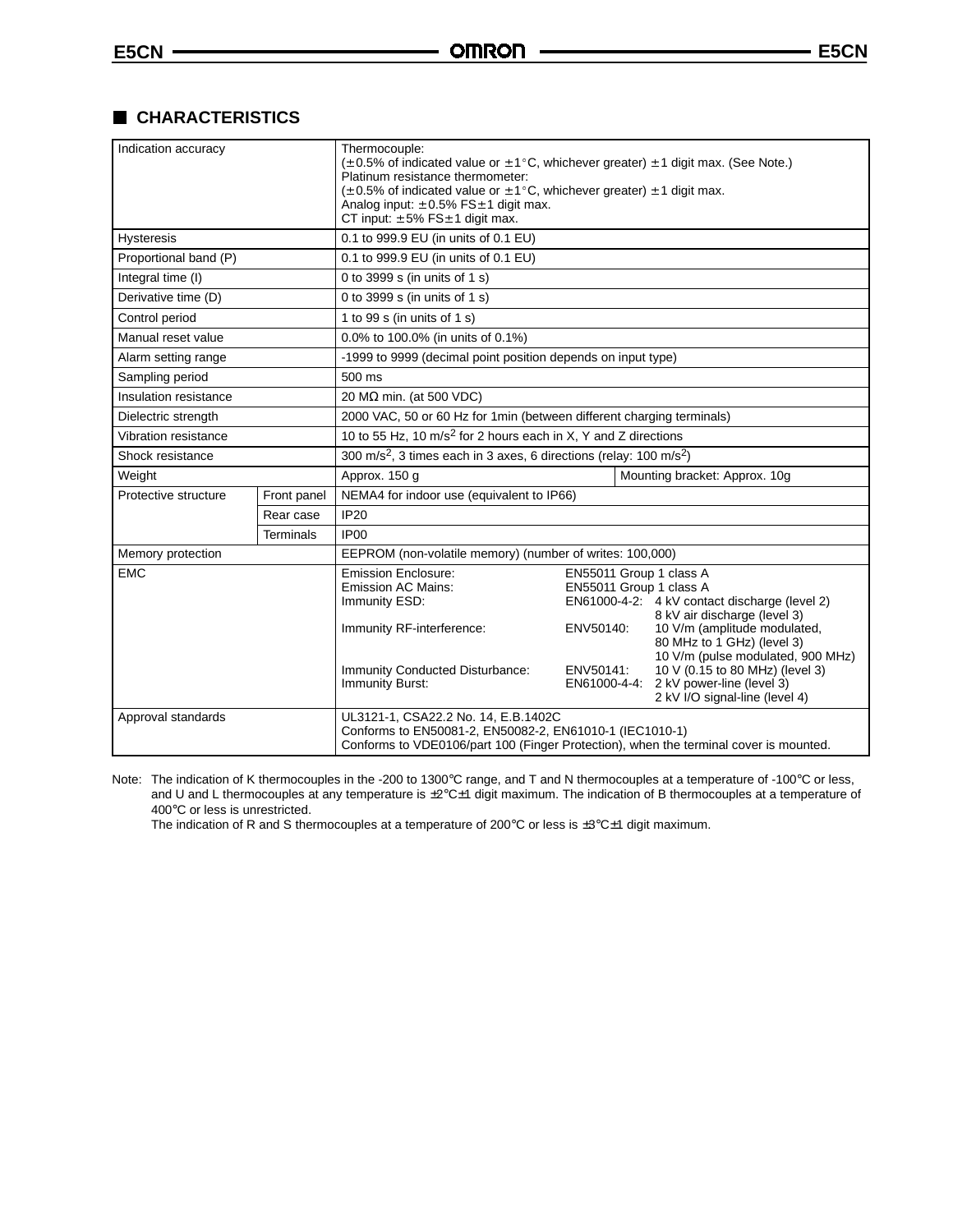| Transmission path connection | Multiple points                                                                                                                  |
|------------------------------|----------------------------------------------------------------------------------------------------------------------------------|
| Communications method        | RS-485 (two-wire, half duplex)                                                                                                   |
| Synchronization method       | Start-stop synchronization                                                                                                       |
| Baud rate                    | 1,200/2,400/4,800/9,600/19,200 bps                                                                                               |
| Transmission code            | <b>ASCII</b>                                                                                                                     |
| Data bit length              | 7 or 8 bits                                                                                                                      |
| Stop bit length              | 1 or 2 bits                                                                                                                      |
| Error detection              | Vertical parity (none, even, odd)<br>Frame check sequence (FCS): with SYSMAC WAY<br>Block check character (BCC): with CompoWay/F |
| Flow control                 | Not available                                                                                                                    |
| Interface                    | <b>RS-485</b>                                                                                                                    |
| <b>Retry function</b>        | Not available                                                                                                                    |
| Communications buffer        | 40 bytes                                                                                                                         |

# **COMMUNICATIONS SPECIFICATIONS**

Note: The baud rate, data bit length, stop bit length, or vertical parity can be individually set using the communications setting level.

# **CURRENT TRANSFORMER (SOLD SEPARATELY) RATINGS**

| Dielectric strength        |          | 1,000 VAC (1 min)         |
|----------------------------|----------|---------------------------|
| Vibration resistance       |          | 50 Hz 98 m/s <sup>2</sup> |
| Weight                     | E54-CT1  | Approx. 11.5 g            |
|                            | E54-CT3  | Approx. 50 g              |
| Accessories (E54-CT3 only) | Armature |                           |
|                            | Plug     |                           |

# **HEATER BURNOUT ALARM SPECIFICATIONS**

| Max. heater current                | Single-phase AC: 50 A (See Note 1.)       |
|------------------------------------|-------------------------------------------|
| Input current readout accuracy     | $+5\%$ FS $\pm$ 1 digit max.              |
| Heater burnout alarm setting range | 0.0 to 50.0 A (0.1 A units) (See Note 2.) |
| Min. detection ON time             | 190 ms (See Note 3.)                      |

Note: 1. When heater burnout is detected on a 3-phase heater, use the K2CU-FIIA-ISS (with gate input terminal).

2. When the set value is "00 A," the heater burnout alarm will always be OFF. When the set value is "50.0 A," the heater burnout alarm will always be ON.

3. When the control output ON time is less than 190 ms, heater burnout detection and heater current measurement will not be carried out.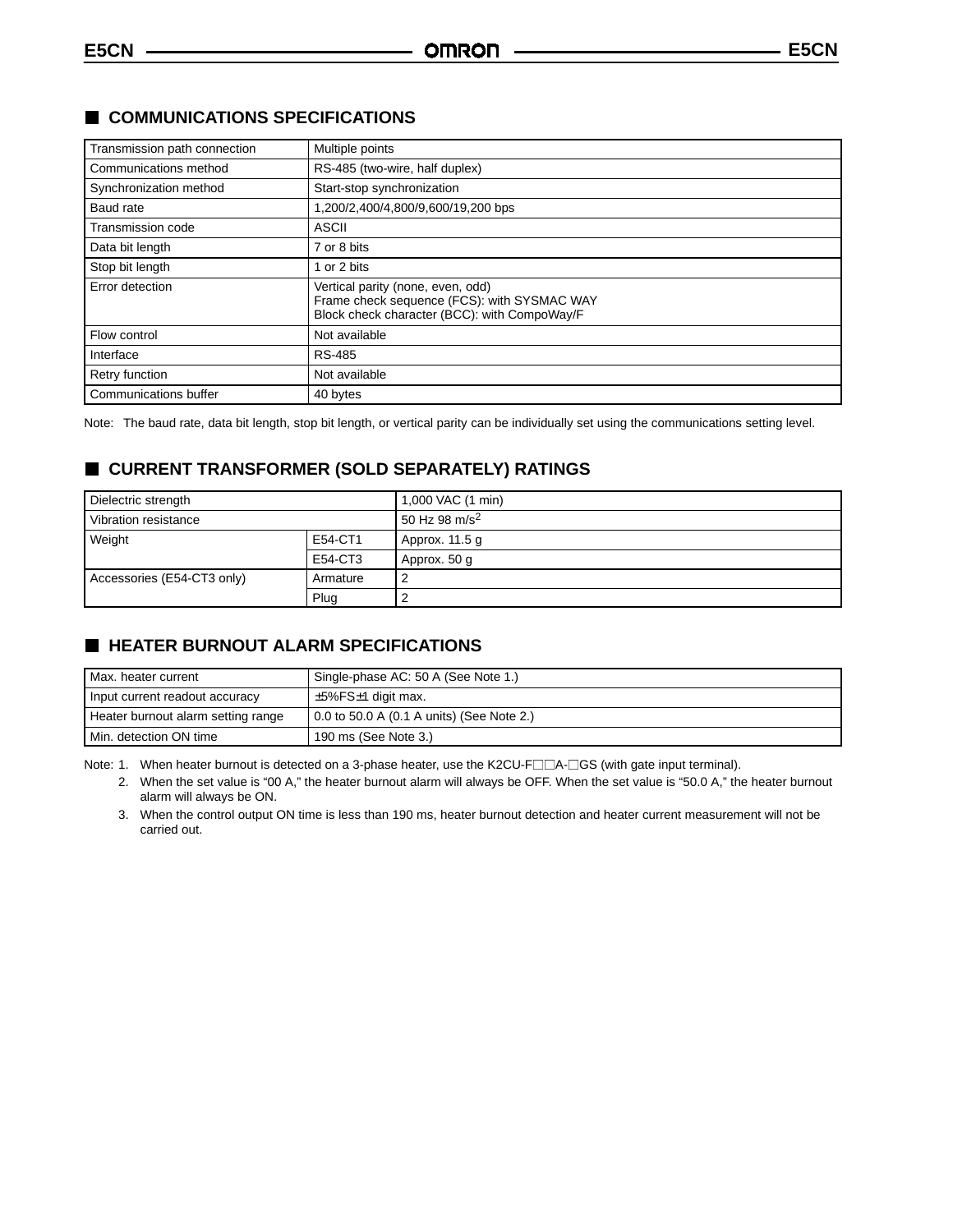# **Nomenclature**

# **E5CN**



level" ←→ "communications setting level."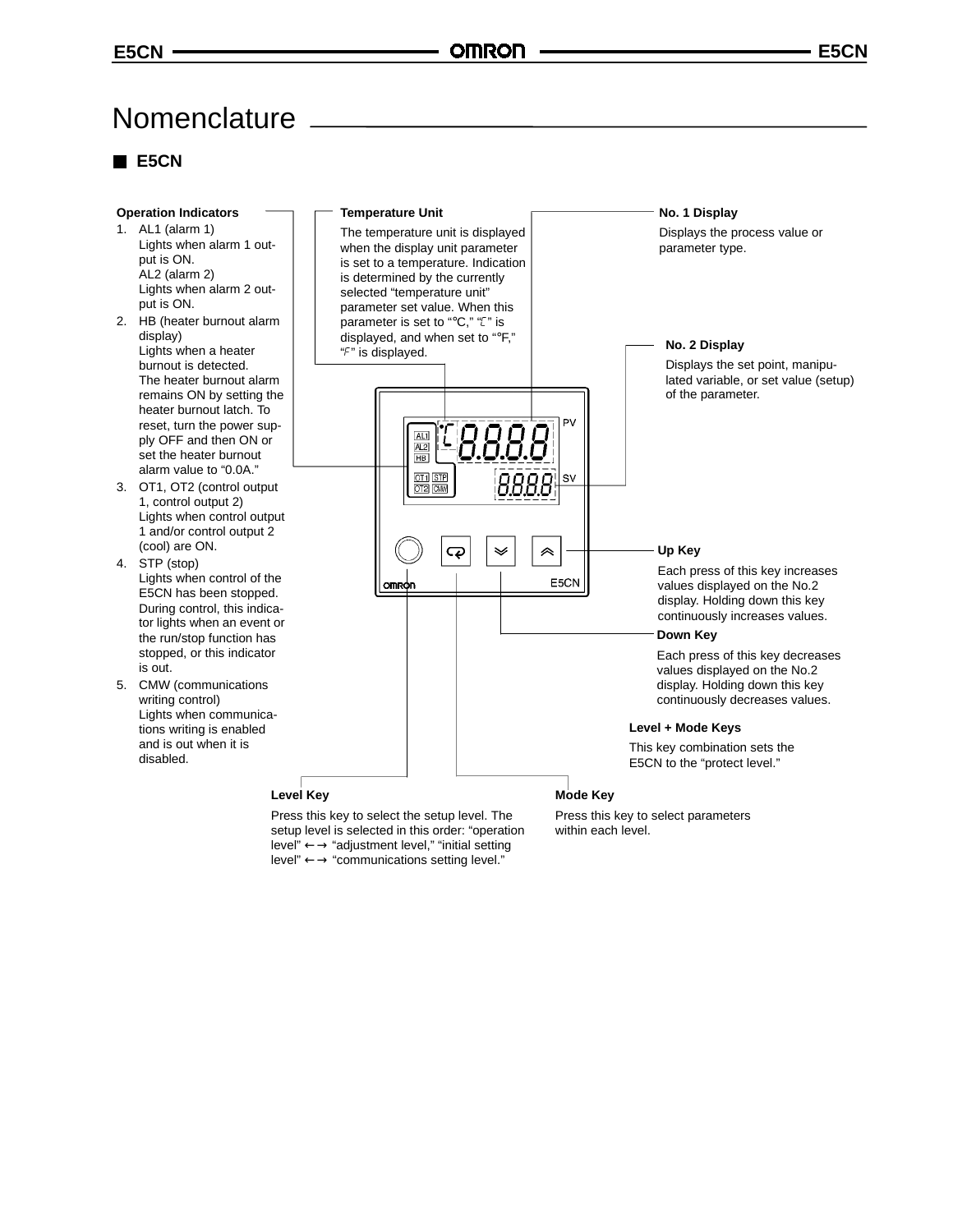# **Operation**

# **INITIAL SETUP**

On previous Controllers, sensor input type, alarm type and control period were set on DIP switches. These hardware settings are now set in parameters in setup menus. The  $\odot$  and  $\overline{\mathbb{Q}}$  keys are used to switch between setup menus, and the amount of time that you hold the keys down determines which setup menu you move to. This section describes two typical examples.

Note: On the E5GN, the  $\bigcirc$  Key is the  $\bigcirc$  Key.

#### **1. ON/OFF Control**

#### **Typical Application Examples**



#### **Typical Example**

| Input type:    | 0 K thermocouple -200 to 1300°C        |
|----------------|----------------------------------------|
|                | Control method: ON/OFF control         |
| Alarm type:    | 2 upper limit                          |
| Alarm value 1: | $20^{\circ}$ C (For setting deviation) |
| Set point:     | $100^{\circ}$ C                        |

Change only the alarm value 1 and set point. The rest must be left as default settings.

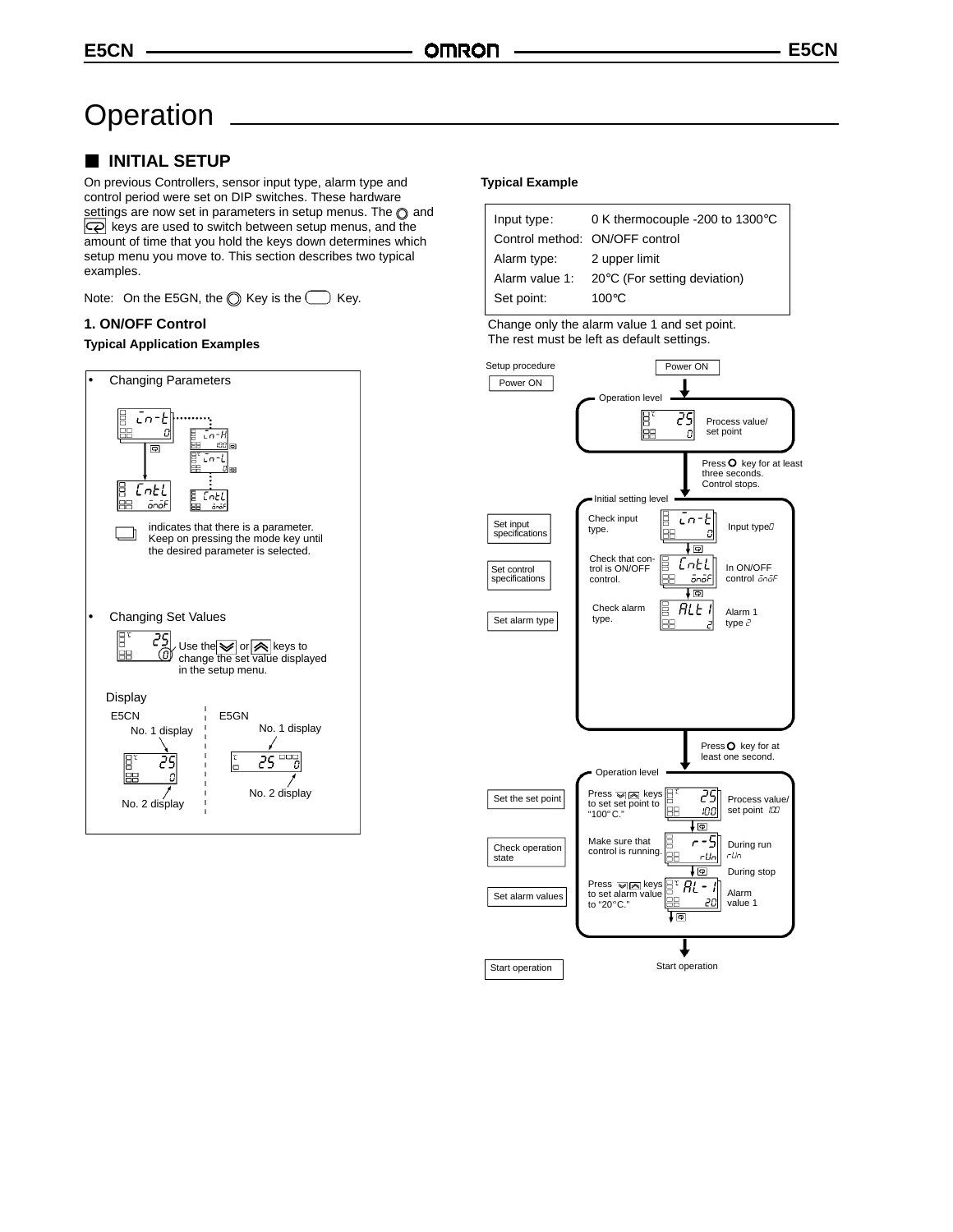# **2. PID Control Using Auto-tuning**

### **Typical Application Example**

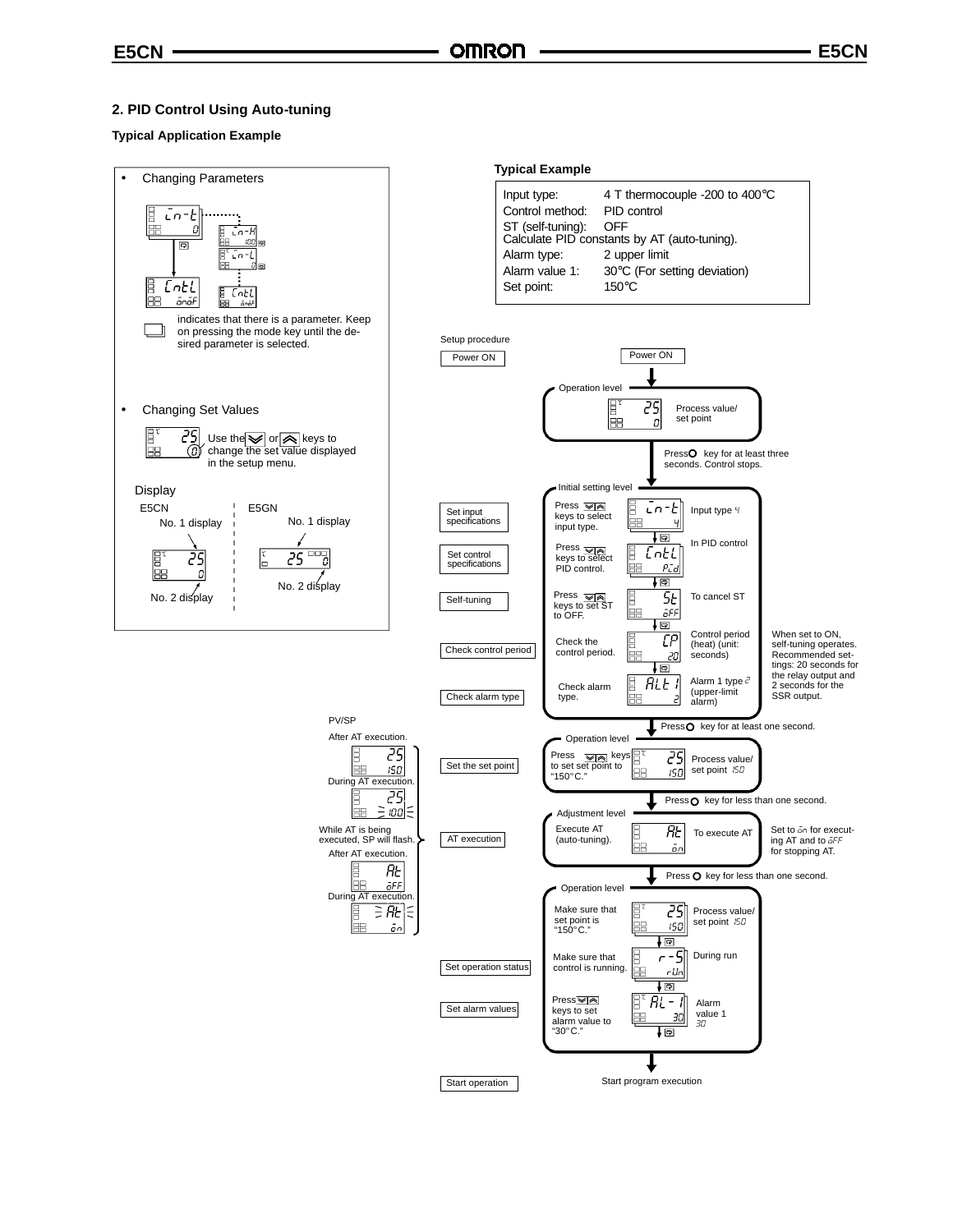# Specification Setting After Turning ON Power

# **OUTLINE OF OPERATION PROCEDURES**

#### **Key Operation**

In the following descriptions, all the parameters are introduced in the display sequence. Some parameters may not be displayed depending on the protect settings and operation conditions.



# **DESCRIPTION OF EACH LEVEL**

#### **Operation Level**

This level is displayed when you turn the power ON. You can move to the protect level, initial setting level and adjustment level from this level.

Normally, select this level during operation. During operation, the process value, set point and manipulated variable can be monitored, and the alarm value and upper- and lower-limit alarms can be monitored and modified.

#### **Adjustment Level**

To select this level, press the  $\bigcirc$  key once for less than one second.

This level is for entering set values and offset values for control. This level contains parameters for setting the set values, AT (auto-tuning), communications writing enable/disable, hysteresis, multi-SP, input shift values, heater burnout alarm (HBA) and PID constants. You can move to the top parameter of the operation level or initial setting level from here.

### **Initial Setting Level**

To select this level, press the  $\bigcirc$  key for at least three seconds in the operation level. This level is for specifying the input type, selecting the control method, control period, setting direct/reverse action and alarm type. You can move to the advanced function setting level or communications setting level from this initial setting level. To return to the operation level, press the  $\bigcirc$  key for at least one second. To move to the communications setting level, press the  $\bigcirc$  key once for less than one second.

#### **Protect Level**

To select this level, simultaneously press the  $\bigcirc$  and  $\bigcirc$  keys for at least one second. This level is to prevent unwanted or accidental modification of parameters. Protected levels will not be displayed, and so the parameters in that level cannot be modified.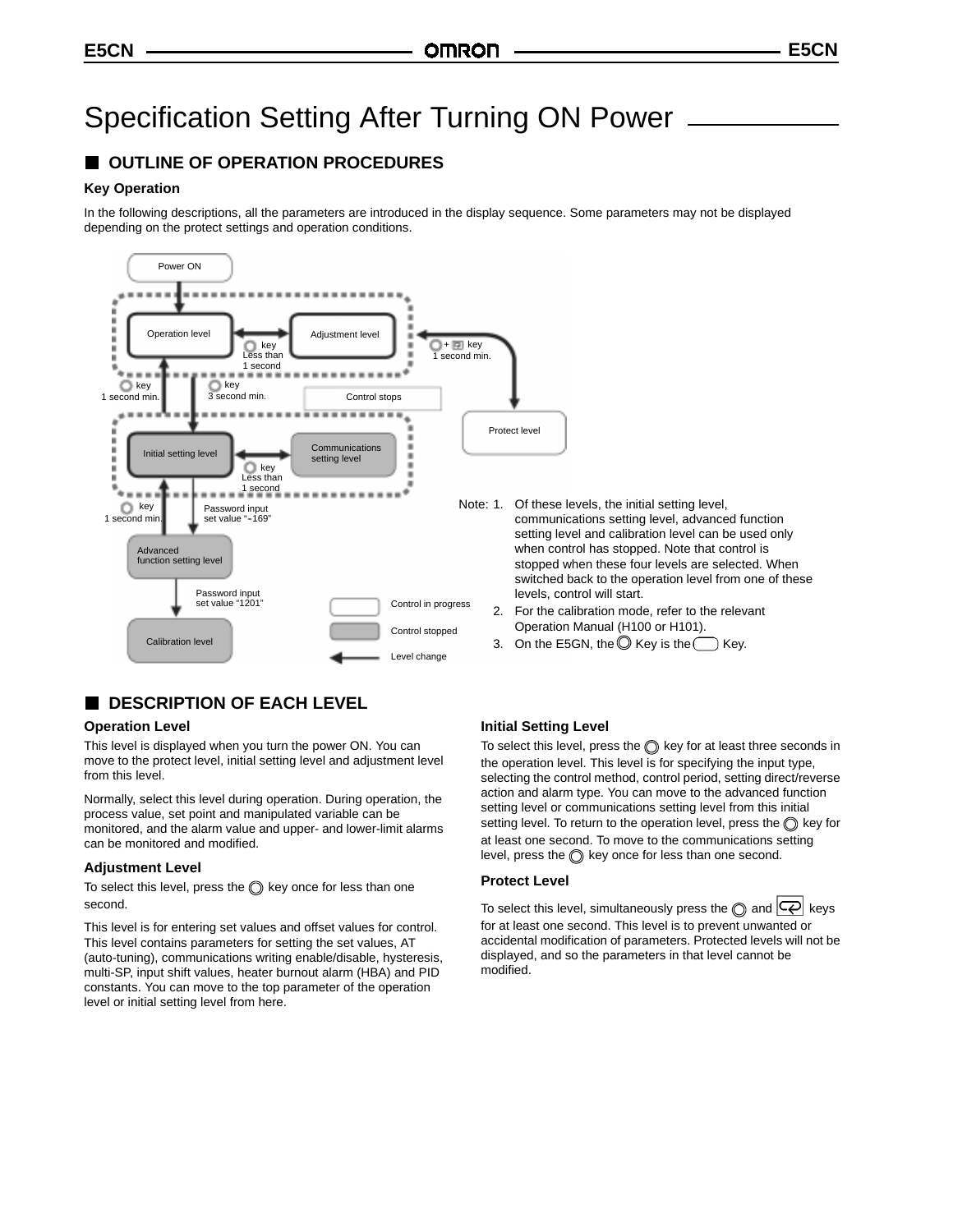#### **Communications Setting Level**

To select this level, press the  $\bigcirc$  key once for less than one second in the initial setting level. When the communications function is used, set the communications conditions in this level. Communicating with a personal computer (host computer) allows set points to be read and written, and manipulated variables to be monitored.

#### **Advanced Function Setting Level**

To select this level, you must enter the password ("-169") in the initial setting level.

You can move only to the calibration level from this level.

This level is for setting the automatic return of display mode, MV limiter, event input assignment, standby sequence, alarm hysteresis, ST (self-tune) and to move to the user calibration level.

#### **Calibration Level**

To select this level, you must enter the password ("1201") in the advanced function setting level. This level is for offsetting deviation in the input circuit.

You cannot move to other levels by operating the keys on the front panel from the calibration level. To cancel this level, turn the power OFF then back ON again.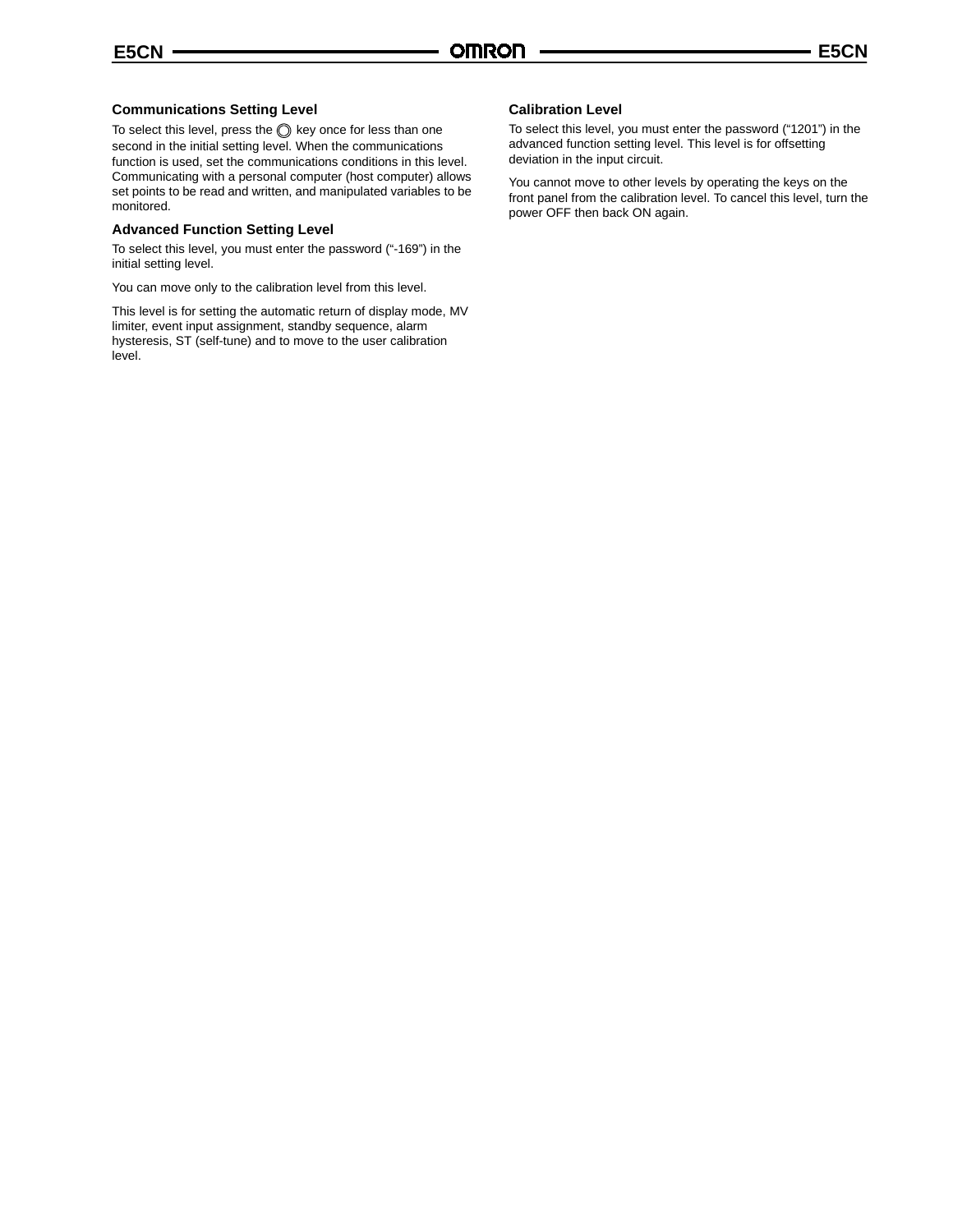### **SPECIFICATION SETTING (AFTER TURNING ON POWER)**

#### **Initial Setting Level**

This level is used for setting basic specifications of the Temperature Controller. Using this level, set the input type for selecting the input to be connected such as the thermocouple or platinum resistance thermometer and set the range of set point and the alarm mode.



The move from the operation level to the initial setting level,  $pres \circled{} key$  for three seconds or more.

The initial setting level is not displayed when

"initial/communications protection" is set to "2." This initial setting level can be used when "initial setting/communications protection" is set to "0" or "1."

The "scaling upper limit," "scaling lower limit," and "decimal point" parameters are displayed when an analog voltage input is selected as the input type.

Initial setting level



To return to the operation level, press the  $\circledcirc$  key for longer than one second

\*Not displayed as default setting.

- Note: 1. Displayed only with models provided with an alarm function.
	- 2. Displayed only with the E5CN provided with a twopoint alarm function.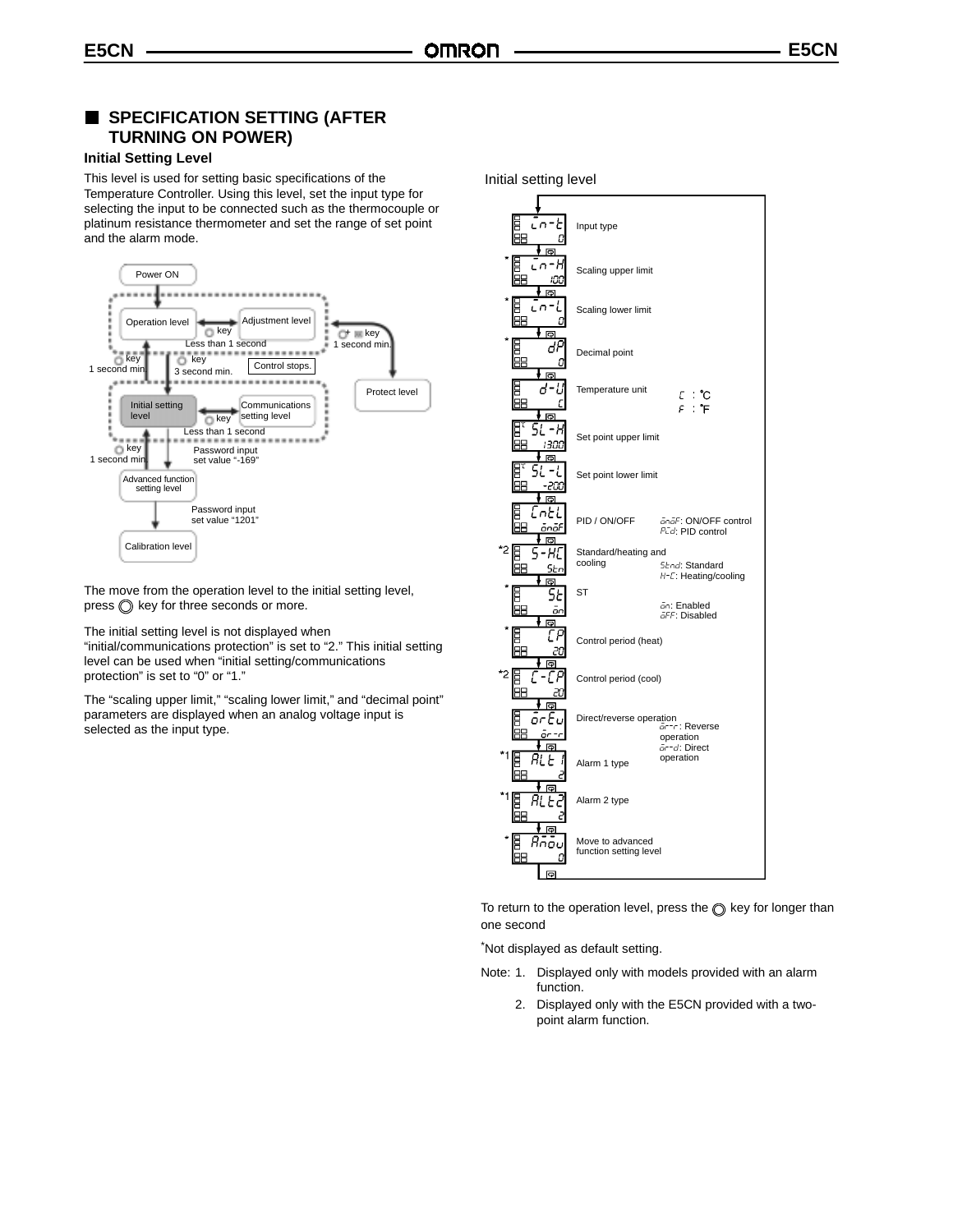# **INPUT TYPE**

#### **Using a Thermocouple Input Type**

When using a thermocouple input type, follow the specifications listed in the following table.

| Input type                          | Specifications                    | Set Value      | Input Temperature Range                                                                         |
|-------------------------------------|-----------------------------------|----------------|-------------------------------------------------------------------------------------------------|
| Thermocouple                        | K                                 | $\Omega$       | $-200$ to 1300 (°C) /-300 to 2300 (°F)                                                          |
|                                     |                                   |                | $-20.0$ to 500.0 (°C) /0.0 to 900.0 (°F)                                                        |
|                                     | J                                 | $\overline{2}$ | $-100$ to 850 (°C)<br>/-100 to 1500 ( $\degree$ F)                                              |
|                                     |                                   | 3              | $-20.0$ to 400.0 (°C) /0.0 to 750.0 (°F)                                                        |
|                                     |                                   | 4              | $-200$ to 400 ( $^{\circ}$ C)<br>/-300 to 700 ( $\degree$ F)                                    |
|                                     | E                                 | 5              | 0 to 600 ( $^{\circ}$ C)<br>/0 to 1100 ( $\degree$ F)                                           |
|                                     |                                   | 6              | $-100$ to 850 ( $^{\circ}$ C)<br>/-100 to 1500 ( $\degree$ F)                                   |
|                                     | U                                 | $\overline{7}$ | $-200$ to 400 ( $^{\circ}$ C)<br>$/-300$ to 700 ( $\degree$ F)                                  |
|                                     | N                                 | 8              | $-200$ to 1300 ( $^{\circ}$ C)<br>$/-300$ to 2300 ( $\degree$ F)                                |
|                                     | R                                 | 9              | 0 to 1700 ( $^{\circ}$ C)<br>/0 to 3000 ( $\degree$ F)                                          |
|                                     | S                                 | 10             | 0 to 1700 ( $^{\circ}$ C)<br>/0 to 3000 (°F)                                                    |
|                                     | B                                 | 11             | 100 to 1800 (°C)<br>$/300$ to 3200 ( $\degree$ F)                                               |
| Non-contact temperature sensor ES1A | K <sub>10</sub> to $70^{\circ}$ C | 12             | 0 to 90 ( $^{\circ}$ C)<br>/0 to 190 (°F)                                                       |
|                                     | K60 to 120 °C                     | 13             | 0 to 120 ( $^{\circ}$ C)<br>/0 to 240 ( $\degree$ F)                                            |
|                                     | K115 to 165°C                     | 14             | 0 to 165 ( $^{\circ}$ C)<br>/0 to 320 (°F)                                                      |
|                                     | K160 to 260 °C                    | 15             | 0 to 260 ( $^{\circ}$ C)<br>/0 to 500 (°F)                                                      |
| Analog input                        | 0 to $50mV$                       | 16             | One of following ranges depending on the<br>results of scaling: 1999 to 9999, 199.9 to<br>999.9 |

Note: The initial settings are: 0: -200 to  $1300^{\circ}$ C/-300 to  $2300^{\circ}$ F.

#### **Using a Platinum Resistance Thermometer Input Type**

When using the platinum resistance thermometer input type, follow the specifications listed in the following table.

| Input type                      | Specifications | Set Value | Input Temperature Range                                      |
|---------------------------------|----------------|-----------|--------------------------------------------------------------|
| Platinum resistance thermometer | Pt100          | $\Omega$  | $-200$ to 850 (°C)<br>/-300 to 1500 ( $\degree$ F)           |
|                                 |                |           | $-199.9$ to 500.0 (°C)/-199.9 to 900.0 (°F)                  |
|                                 |                |           | 0.0 to 100.0 ( $^{\circ}$ C)<br>/0.0 to 210.0 ( $\degree$ F) |
|                                 | JPt100         | 3         | $-199.9$ to 500.0 (°C)/-199.9 to 900.0 (°F)                  |
|                                 |                | 4         | 0.0 to 100.0 ( $^{\circ}$ C)<br>/0.0 to 210.0 ( $\degree$ F) |

Note: 1. The initial settings are: 0: Pt100 -200 to 850 $^{\circ}$ C/-300 to 1500 $^{\circ}$ F.

2. The ES1A Non-contact Temperature Sensor will be available soon.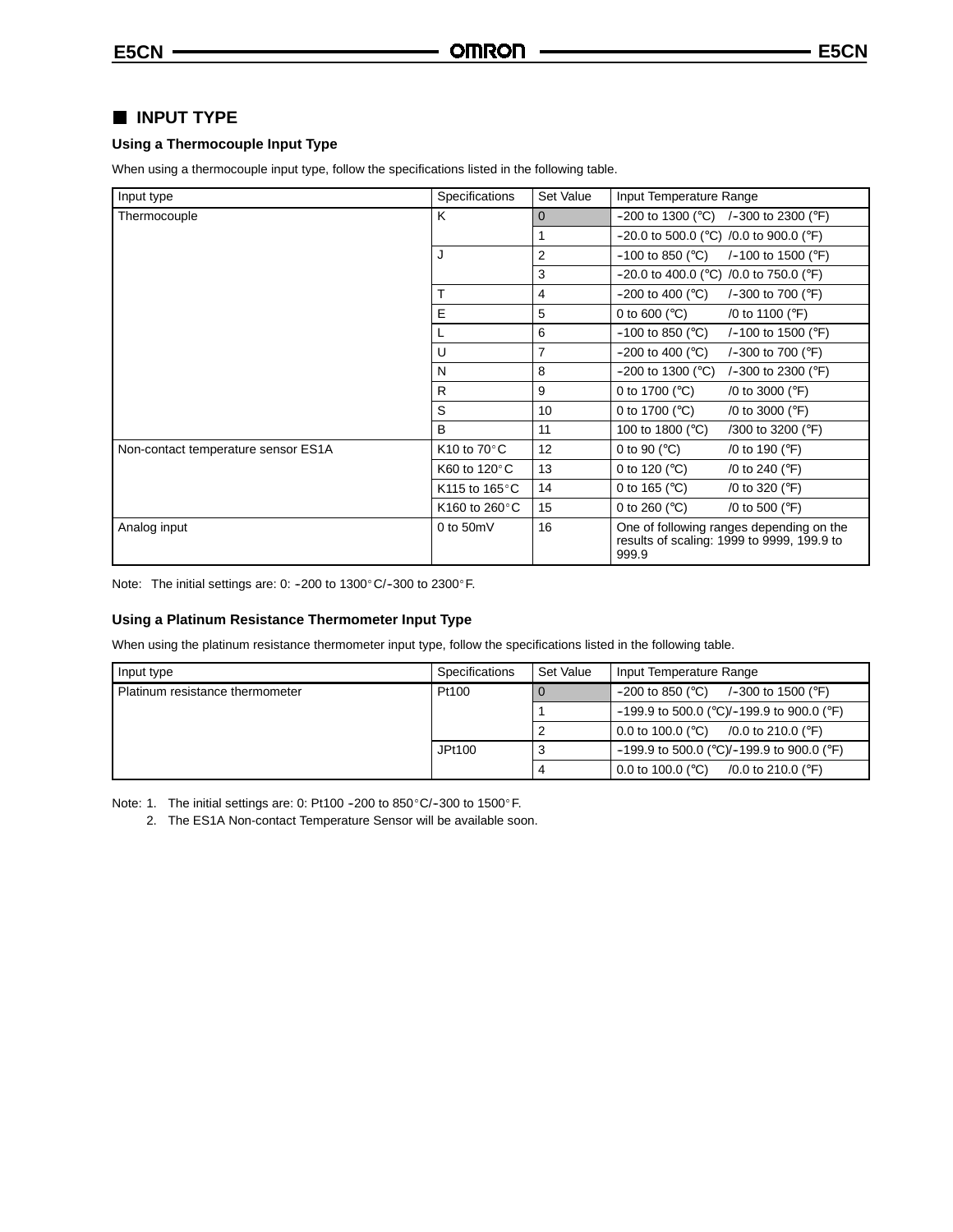# **ALARM 1 AND ALARM 2**

For the alarm 1 and alarm 2, select alarm types out of the 12 alarm types listed in the following table.

| Set Value        | Alarm Type                                                  | Alarm Output Operation                                |                                                                 |
|------------------|-------------------------------------------------------------|-------------------------------------------------------|-----------------------------------------------------------------|
|                  |                                                             | When X is positive                                    | When X is negative                                              |
| $\overline{0}$   | Alarm function OFF                                          | Output OFF                                            |                                                                 |
| $1*1$            | Upper- and lower-limit (deviation)                          | ON<br>OFF<br>SP                                       | $*_{2}$                                                         |
| $\overline{2}$   | Upper-limit (deviation)                                     | ON<br><b>OFF</b><br>sp                                | + x +<br>ON<br>OFF<br>SP <sub>1</sub>                           |
| 3                | Lower-limit (deviation)                                     | ON<br>OFF<br>SP                                       | $\rightarrow$ X<br>CN<br>OFF<br>527                             |
| $4*1$            | Upper- and lower-limit range<br>(deviation)                 | $L$   $H$   $+$<br>ON<br>OFF<br>SP                    | $*3$                                                            |
| $5^*$            | Upper- and lower-limit with standby<br>sequence (deviation) | $\mathbb{N}$<br>ON<br>OFF<br>8P                       | $*_{4}$                                                         |
| 6                | Upper-limit with standby sequence<br>(deviation)            | ON<br>OFF<br>SP                                       | $\rightarrow$ $\times$ $\leftarrow$<br>GN<br>OFF<br>5P          |
| $\overline{7}$   | Lower-limit with standby sequence<br>(deviation)            | $\times$ $\rightarrow$<br>ÖN<br>OFF<br>SP             | $\rightarrow$ $\times$ $\rightarrow$<br><b>CIN</b><br>OFF<br>SP |
| $\boldsymbol{8}$ | Absolute-value upper-limit                                  | ON<br>$\rightarrow x-$<br>OFF<br>o                    | $+ x \rightarrow$<br>ON<br>OFF                                  |
| 9                | Absolute-value lower-limit                                  | $+ x +$<br>ON<br>OFF<br>o                             | $\leftarrow$ $\times$ $\rightarrow$<br>CN<br>OFF<br>D.          |
| 10               | Absolute-value upper-limit with<br>standby sequence         | $\leftarrow$ $\times$ $\rightarrow$<br>ON<br>OFF<br>Ð | $\rightarrow x \rightarrow$<br>ON<br><b>CFF</b>                 |
| 11               | Absolute-value lower-limit with<br>standby sequence         | $\leftarrow$ $x \rightarrow$<br>ON<br>OFF<br>÷        | $\leftarrow$ X $\rightarrow$<br>ON<br>OFF<br>O                  |

\*1: With set values 1, 4 and 5, the upper and lower limit values can be set independently for each alarm type and are expressed as "L" and "H."

Following operations are for cases when an alarm set point is "X" or negative.

\*2: Set value: 1, upper- and lower-limit alarm



#### \*3: Set value: 4, upper- and lower-limit range



\*4: Set value: 5, upper- and lower-limit with standby sequence

Case 1 Case 2 Same as for the upper- and lower-limit alarm. However, when the upper limit and lower limit hysteresis overlaps: Always OFF



Example: When the alarm is set ON at 110 $^{\circ}$ C/ $^{\circ}$ F or higher.

#### • **When an alarm type other than the absolutevalue alarm is selected**

(For alarm types 1 to 7) The alarm value is set as a deviation from the set point.





The alarm value is set as an absolute value from the alarm<br>value of  $0^{\circ}$ C/F.

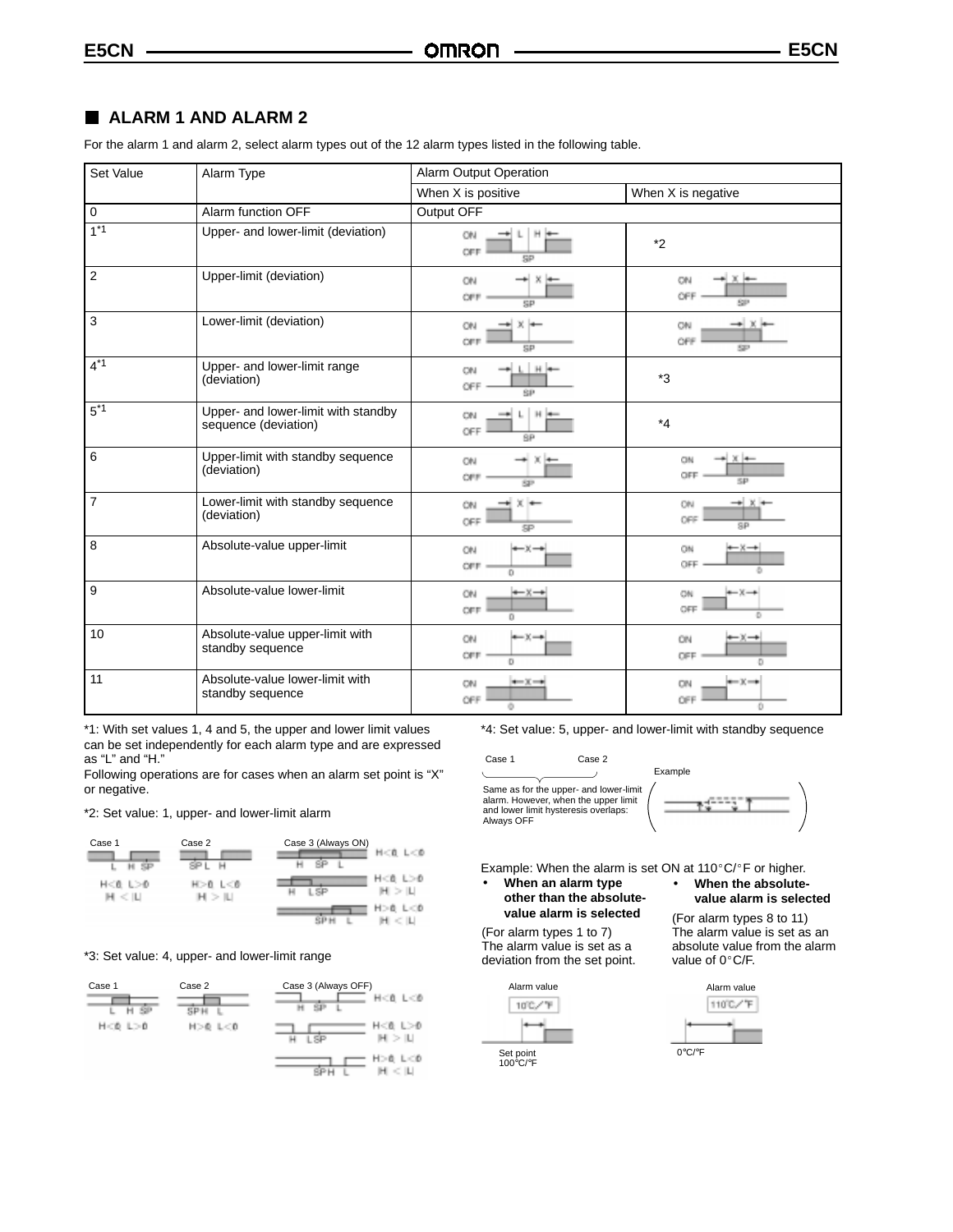# **PARAMETERS**

Parameters related to setting items for each level are marked in boxes in the flowcharts and brief descriptions are given as required. At the end of each setting item, press the mode key to return to the beginning of each level.

## **Display**



Control stops.

1 second min.

Control in progress Control stopped

Level change

Protect level

Communications setting level

.....

Password input set value "1201"

Password input set value "-169"

Less than 1 second  $\overline{\bigcirc_{\tiny{\text{key}}}}$ 

key 3 second min.

Less than 1 second

Advanced function setting level

Initial setting level

key<br>1 second min.

key<br>1 second min.

Calibration level

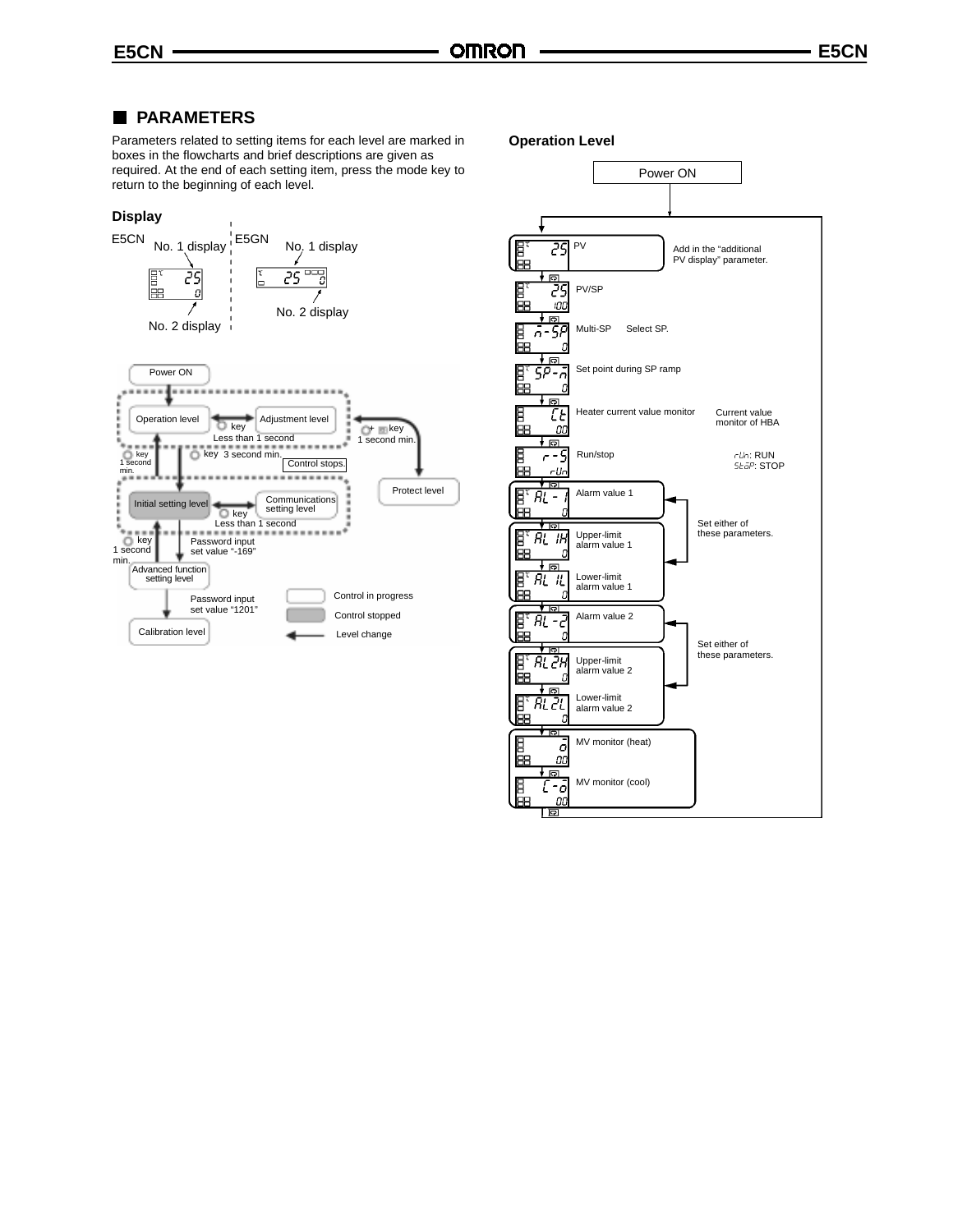**Initial Setting Level**



#### **Adjustment Level**

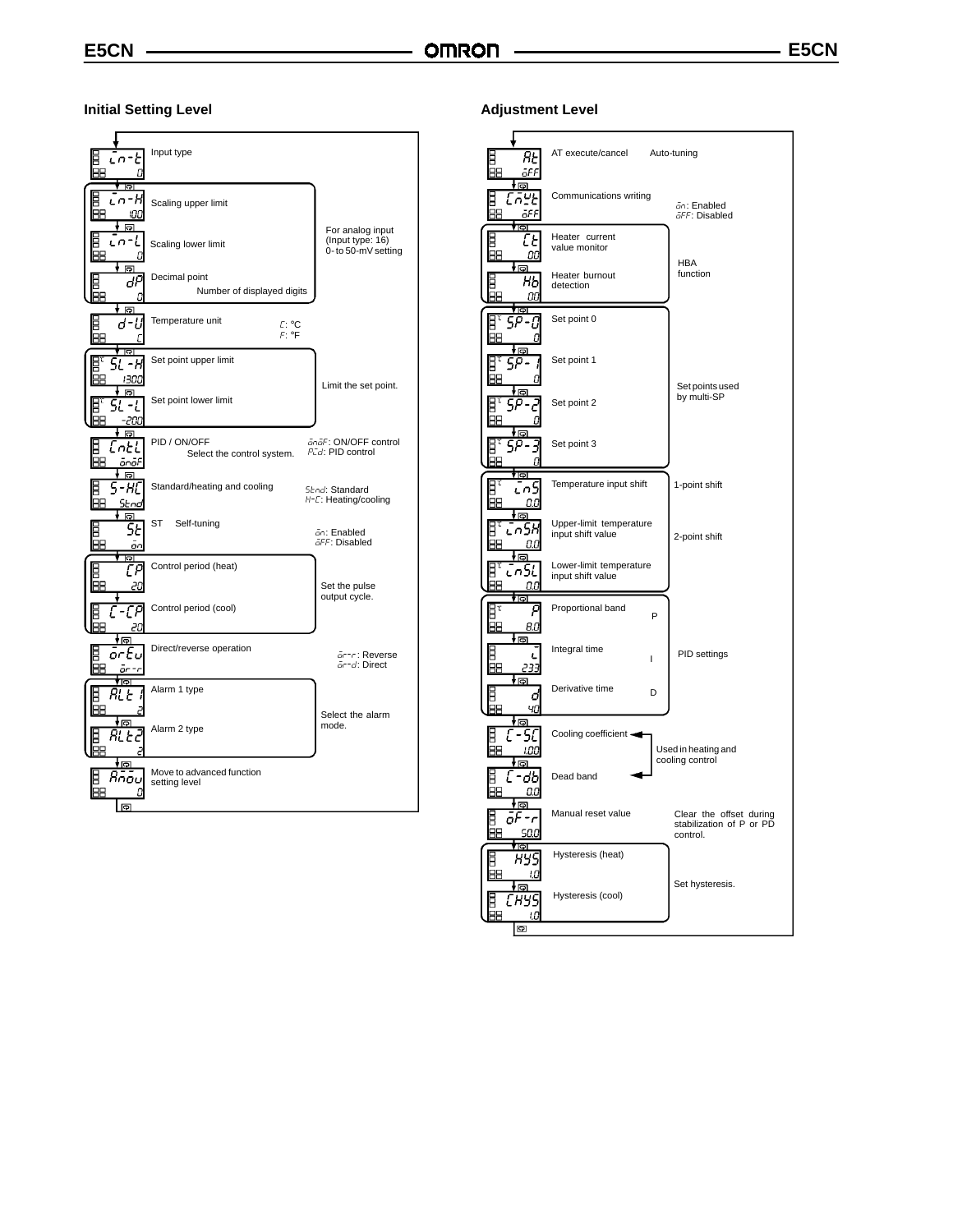#### **Advanced Function Setting Level**



#### **Protect Level**

| arpe       |   |
|------------|---|
| নে         |   |
|            |   |
| <u>ត្រ</u> | ì |
| ۳          |   |
|            |   |

Operation/adjustment protection Restricts display and modification of menus in the operation and adjustment levels. Initial setting/communications protection Restricts display and modification of menus in the initial setting, operation level and adjustment levels. Setting change protection Protects changes to setups by operating the front panel keys.

#### **Operation/Adjustment Protection**

The following table shows the relationship between set values and the range of protection.

| Level              |       | Set value |  |  |  |
|--------------------|-------|-----------|--|--|--|
|                    |       |           |  |  |  |
| Operation<br>level |       |           |  |  |  |
|                    | PV/SP |           |  |  |  |
|                    | Other |           |  |  |  |
| Adjustment level   |       |           |  |  |  |

When this parameter is set to "0," parameters are not protected.

#### Default setting: 0

- $\odot$  : Can be displayed and changed
- ◯ : Can be displayed
- $\times$  : Cannot be displayed and move to other levels not possible

#### **Initial Setting/Communications Protection**

This protect level restricts movement to the initial setting level, communications setting level and advanced function setting level.

| Set<br>value | Initial setting<br>level | Communications<br>setting level | Advanced<br>function<br>setting level |
|--------------|--------------------------|---------------------------------|---------------------------------------|
|              |                          |                                 |                                       |
|              |                          |                                 |                                       |
|              |                          |                                 |                                       |

Default setting: 1

- ◯ : Move to other levels possible
- $\times$  : Move to other levels not possible

#### **Setting Change Protection**

This protect level protects setup from being changed by operating the keys on the front panel.

| Set value | Description                                                                       |
|-----------|-----------------------------------------------------------------------------------|
| OFF       | Setup can be changed by key operation.                                            |
| OΝ        | Setup cannot be changed by key operation.<br>(The protect level, can be changed.) |

Default setting: OFF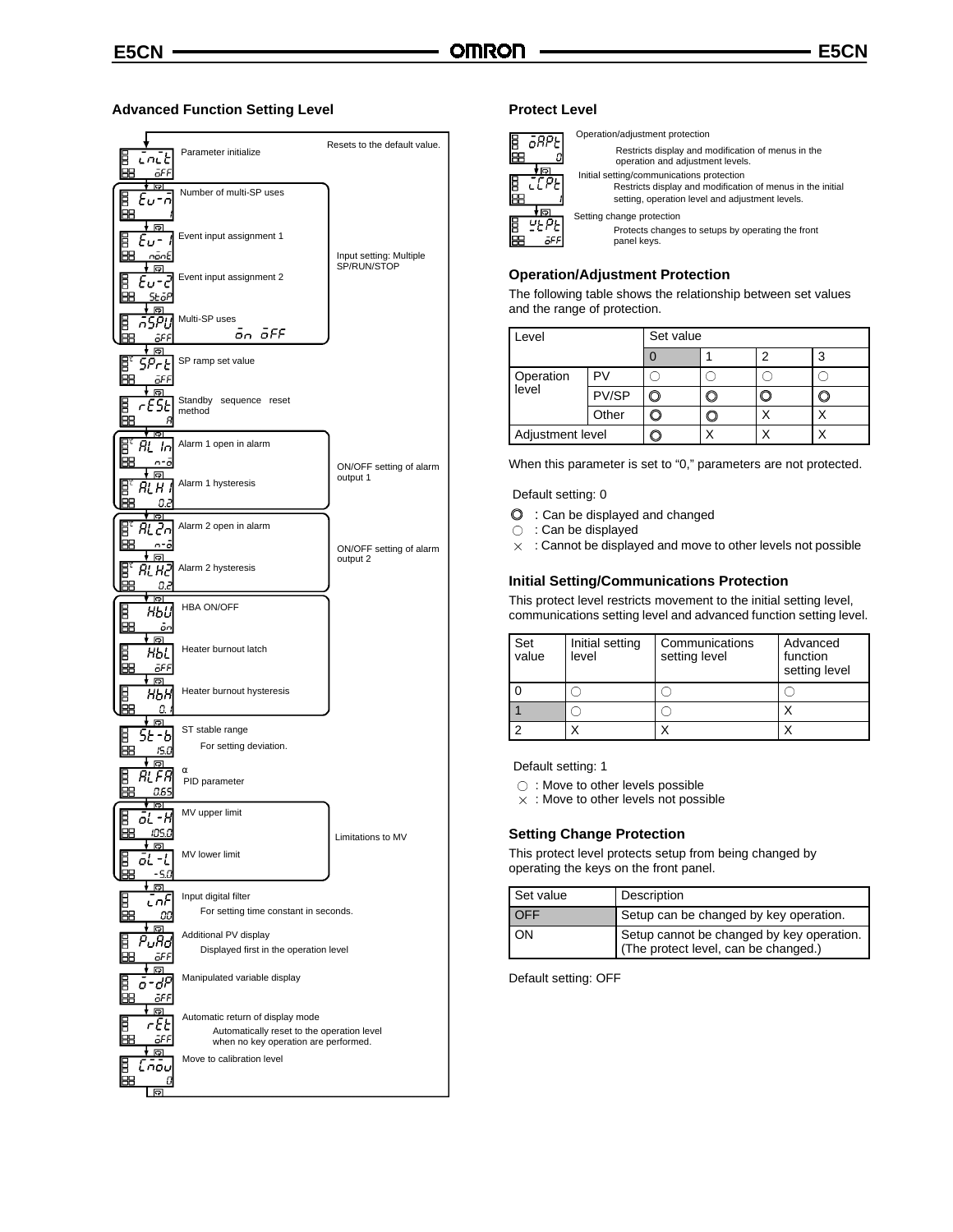#### **Communications Setting Level**

Set the E5CN/E5GN communications specifications in the communications setting level. For setting communications parameters, use the E5CN/E5GN panel. The communications parameters and their settings are listed in the following table.

| Parameter               | Displayed characters | Set (monitor) value         | Set value            |
|-------------------------|----------------------|-----------------------------|----------------------|
| Communications unit No. | II-nā                | 0 to 99                     | 0.1 to 99            |
| Baud rate               | bP5                  | 1.2/2.4/4.8/9.6/19.2 (kbps) | 1.2/2.4/4.8/9.6/19.2 |
| Data bits               | LEn                  | $7/8$ (bit)                 | $7/8$ (bit)          |
| Stop bits               | 56C E                | 1/2                         | $1/2$ (bit)          |
| Parity                  | $P$ r $E$ $Y$        | None, even, odd             | InanE/EUEn/add       |

Note: The highlighted values indicate default settings.

Before executing communications with the E5CN/E5GN, set the communications unit No., baud rate, etc., through key operations as described below. As for other operations, refer to the relevant Operation Manual.

- 1. Press the  $\bigcirc$  key for at least three seconds in the "operation level." The level moves to the "initial setting level."
- 2. Press the  $\bigcirc$  key for less than one second. The "initial setting level" moves to the "communications setting level."
- 3. Pressing the  $\left| \overline{\left\langle \varphi \right|} \right|$  key advances the parameters as shown in the following figure.
- 4. Press the  $\boxed{\color{red} \blacktriangle}$  or  $\boxed{\color{red} \blacktriangledown}$  keys to change the parameter setups.



Note: On the E5GN, the  $\bigcirc$  Key is the  $\bigcirc$  Key.

Set each communications parameter to match those of the communicating personal computer.

#### **Communications Unit No. (U-no)**

When communicating with the host computer, the unit number must be set in each Temperature Controller so that the host computer can identify each Temperature Controller. The number can be set in a range from 0 to 99 in increments of 1. The default setting is 1. When using more than one Unit, be careful not to use the same number twice. Duplicate settings will cause malfunction. This value becomes valid when the power is turned OFF and ON again.

#### **Baud Rate (** $b^{pg}$ **)**

Use this parameter to set the speed of communications with the host computer. It can be set to one of the following values; 1.2 (1200 bps), 2.4 (2400 bps), 4.8 (4800 bps), 9.6 (9600 bps), and 19.2 (19200 bps).

This setting becomes valid when the power is turned OFF and ON again.

#### **Data Bits (***LEn***)**

Use this parameter to change the communications data bit length to 7 bits or 8 bits.

### **Stop Bits (Sbile)**

Use this parameter to change the communications stop bit to 1 or 2.

#### **Parity (** $P \in E$ **)**

Use this parameter to set the communications parity to None, Even, or Odd.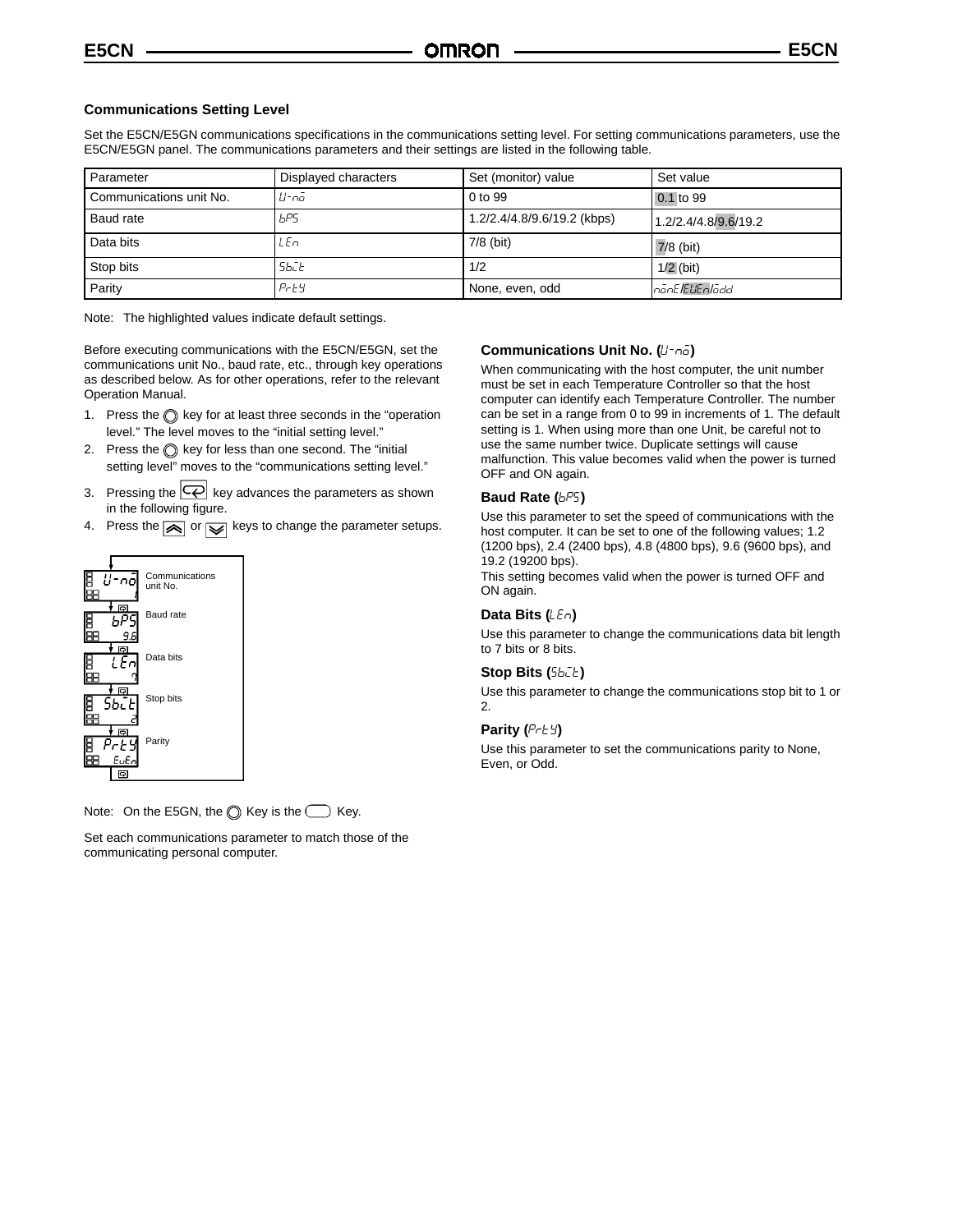# **TROUBLESHOOTING**

When an error occurs, an error code will be displayed on the No. 1 display. Check the contents of an error and take appropriate countermeasures.

| No. 1 display | Type of error      | Countermeasures                                                                                                                                                                                                                                           |  |
|---------------|--------------------|-----------------------------------------------------------------------------------------------------------------------------------------------------------------------------------------------------------------------------------------------------------|--|
| SEcr          | Input error        | Check the wiring of inputs for miswiring, disconnections, short-circuits, and the input<br>type.                                                                                                                                                          |  |
| FIII          | Memory error       | First, turn the power OFF then back ON again. If the display remains the same, the<br>Unit must be repaired. If the display is restored, then a probable cause can be external<br>noise affecting the control system. Check for external noise.           |  |
| cccc          | Display range over | Though not error, this is displayed when the process value exceeds the display range<br>when the control range is larger than the display range.                                                                                                          |  |
| دددد          |                    | When less than "-1999"<br>cccc                                                                                                                                                                                                                            |  |
|               |                    | When larger than "9999"<br>3333                                                                                                                                                                                                                           |  |
| HEcr          | HB error           | First, turn the power OFF then back ON again. If the display remains the same, the<br>controller must be repaired. If the display is restored, then a probable cause can be<br>electrical noise affecting the control system. Check for electrical noise. |  |

Note: Error will be displayed only when the display is set for the PV or PV/SP.

# Fuzzy Self-tuning

The fuzzy self-tuning (ST) is a function that automatically calculates an optimum PID constant depending on items to be controlled.

# **FEATURE**

The Temperature Controller determines when to execute this fuzzy self-tuning.

# **FUNCTIONS**

SRT: Performs PID tuning according to the step response method when the SP is changed.

LCT: Performs PID tuning according to the limit cycle method when the SP is changed.

#### **Requirements for SRT Functionality**

The ST will be executed according to the step response method when the following conditions are satisfied when operation is started or when the SP is changed.

| When operation is started                                                                                                                                                                            | When SP is changed                                                                                                                                                                                                                                                                                       |
|------------------------------------------------------------------------------------------------------------------------------------------------------------------------------------------------------|----------------------------------------------------------------------------------------------------------------------------------------------------------------------------------------------------------------------------------------------------------------------------------------------------------|
| 1. The SP at the startup is different from the SP at the time the<br>previous SRT was executed. (See Note.)                                                                                          | The SP after change is different from the SP at the time the<br>previous SRT was executed. (See Note.)                                                                                                                                                                                                   |
| The temperature upon startup is smaller than the SP in the<br>2.<br>reverse operation and larger than the SP in the direct<br>operation.<br>3. Restarting of operation is not due to an input error. | In the reverse operation, the value obtained by deducting the<br>2.<br>SP before change from the SP after change is larger than the<br>ST stable range. In the direct operation, the value obtained by<br>deducting the SP after change from the SP before change is<br>larger than the ST stable range. |
| Note: The "SP that existed when the previous SRT was<br>executed" refers to the SP used for obtaining the PID<br>constant in the previous SRT.                                                       | The SP change width is larger than the current proportional<br>3.<br>band x $1.27 + 4$ .                                                                                                                                                                                                                 |
|                                                                                                                                                                                                      | The temperature is in the stable state. (It can be in the<br>4.<br>balanced state if no output is generated when the power is<br>turned ON.)                                                                                                                                                             |

If the SP is changed while SRT is being executed and if SRT completion conditions are satisfied, no PID change will take place.

#### **Stabilization State**

Measured values remain in the stable range for a certain period of time.

#### **Balanced State**

Output is 0% for 60 seconds and measured values fluctuate within the width of the stable range.

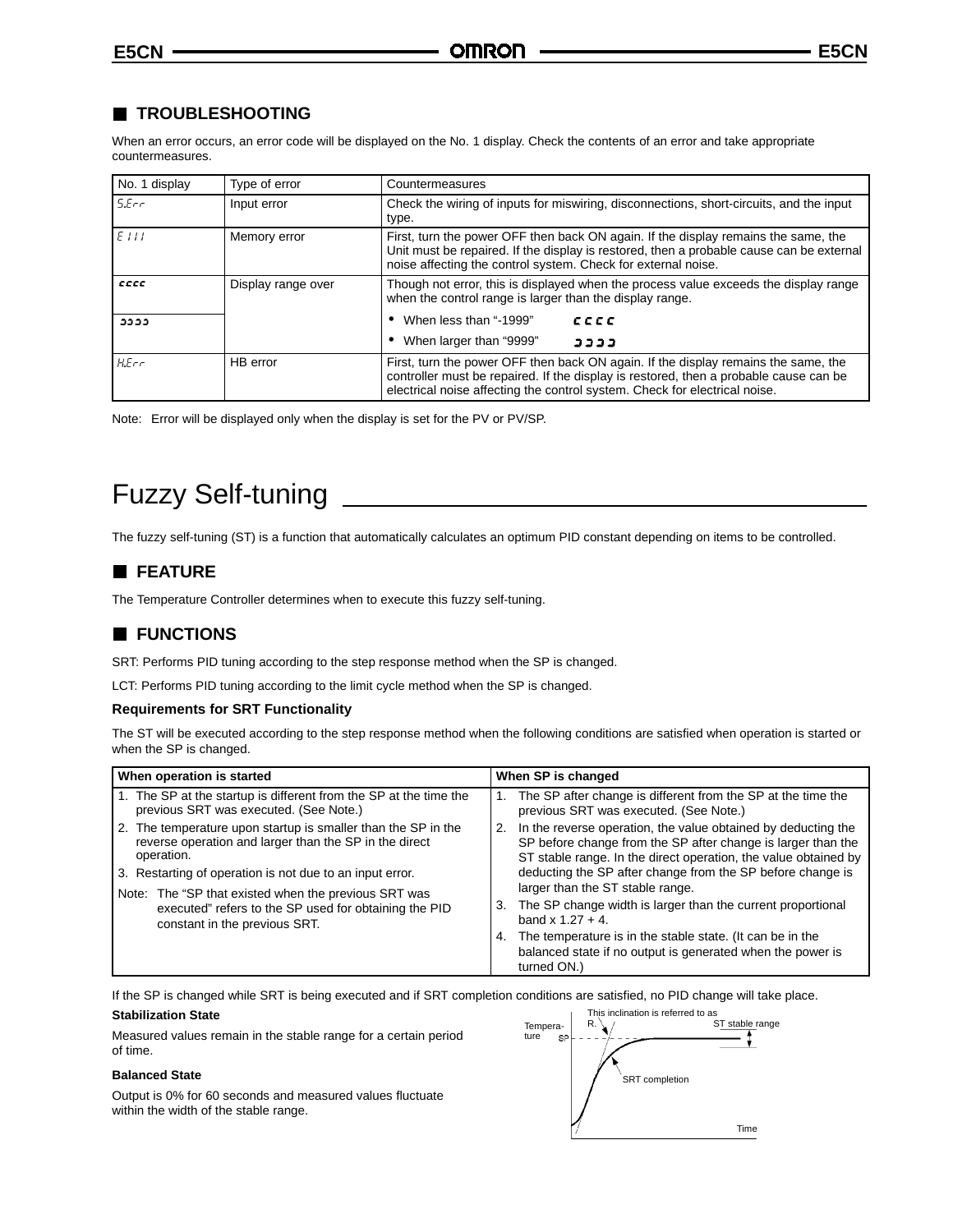# **Dimensions**

Unit: mm (inch)

# **E5CN**



Note: The suffix "500" is added to the model number of each Controller provided with a E53-COV10 Terminal Cover.

### **Panel Cutouts**

**Mounted Separately Group Mounted**



- Recommended panel thickness is 1 to 5 mm.
- Group mounting is not possible in the vertical direction. (Maintain the specified mounting space between Controllers when they are group mounted.) To mount the E5CN so that it is waterproof, apply the waterproof seal to the E5CN.
- When two or more E5CNs are mounted, make sure that the surrounding temperature does not exceed the allowable operating temperature, as specified in the specifications.

# **TERMINAL COVER**

#### **E53-COV10**



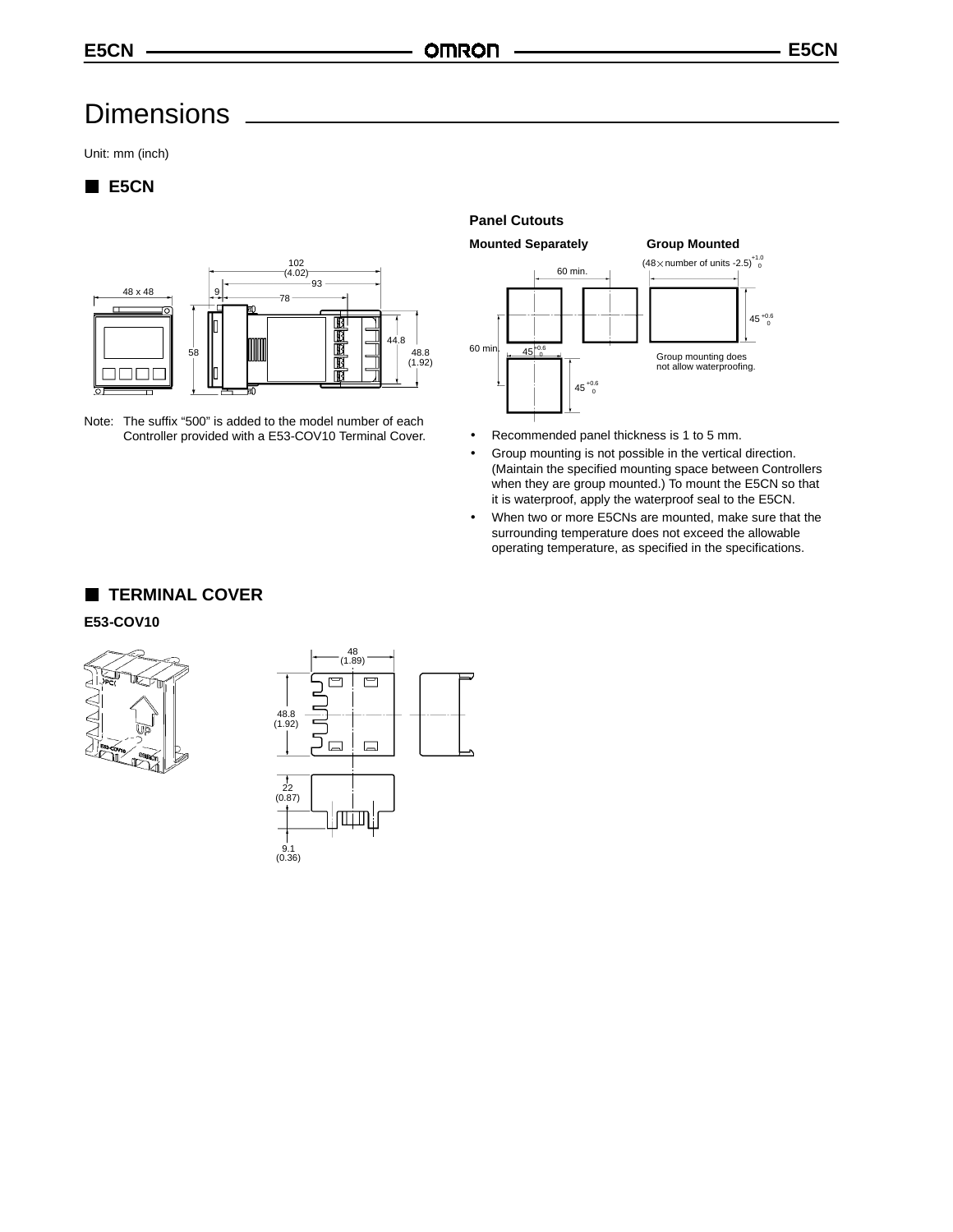# **CURRENT TRANSFORMER (SOLD SEPARATELY)**

**E54-CT1**





**E54-CT3**



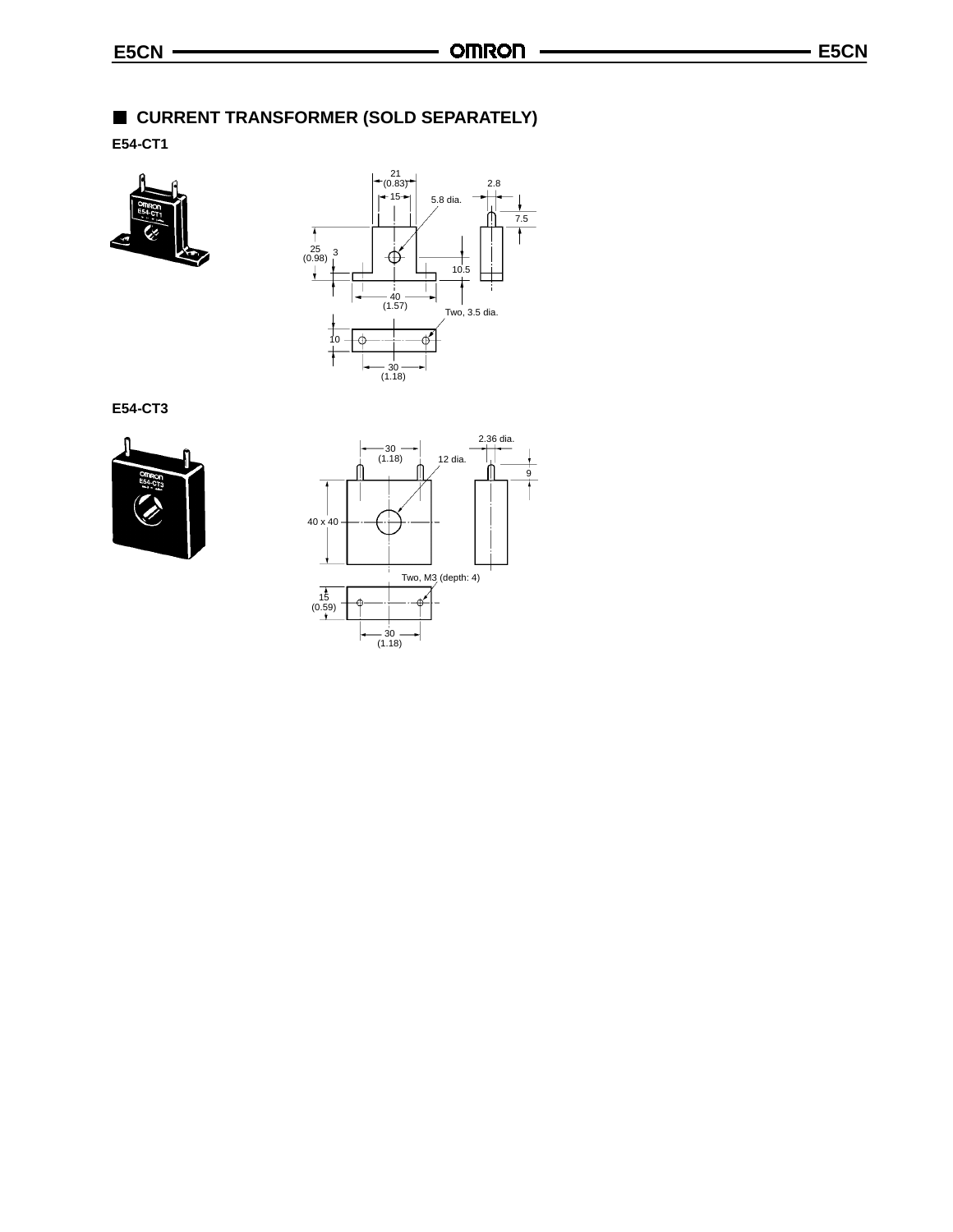# Installation

# **SETTING UP OPTION BOARDS**

If communications, event input, or heater burnout functions are required, mount the E53-CNH03 Communications Board or the E53-CNHB Event Input Board. The heater burnout function is supported on either of these two Option Boards.

#### **Option Boards**

| Name                        | Model     | Function              |
|-----------------------------|-----------|-----------------------|
| <b>Communications Board</b> | E53-CNH03 | RS-485 communications |
| Event Input Board           | E53-CNHB  | Event inputs          |

Note: Terminal label: x1

# **ASSEMBLY OF UNIT**



- 1. Insert the tools (see drawing above) into the slots (one on the top and one on the bottom) and release the hooks.
- 2. Insert the tool in the space between the front and rear panels and slightly pull out the front panel. Hold the top and bottom of the front panel and pull toward yourself to remove it.
- 3. Match up the upper and lower claws with the connection points and insert the Option Board. Mount the Option Board in the center.
- 4. Before inserting the Unit, confirm that the waterproof seal is in place. Insert the Unit into the rear case until you hear a click. When inserting the Unit, press down the hooks on the top and bottom of the rear case, so they firmly hook on the board inserted.

# **MOUNTING**



#### **Attaching the E5CN to a Panel**

- 1. Insert the E5CN into the mounting hole in the panel.
- 2. Push the adapter along the E5CN body from the terminals up to the panel and secure it temporarily.
- 3. Tighten the two screws on the adapter. When tightening screws, tighten the two screws alternately, keeping the torque to between 0.29 and 0.39  $N \cdot m$  (2.9 kgf $\cdot$ cm to 3.9 kgf•cm).

#### **Attaching the Terminal Cover**

Make sure that the "UP" mark is facing up, and then fit the Terminal Cover (E53-COV10) into the holes on the top and bottom. A E5CN- $\square$ -500 Controller is provided with a Terminal Cover.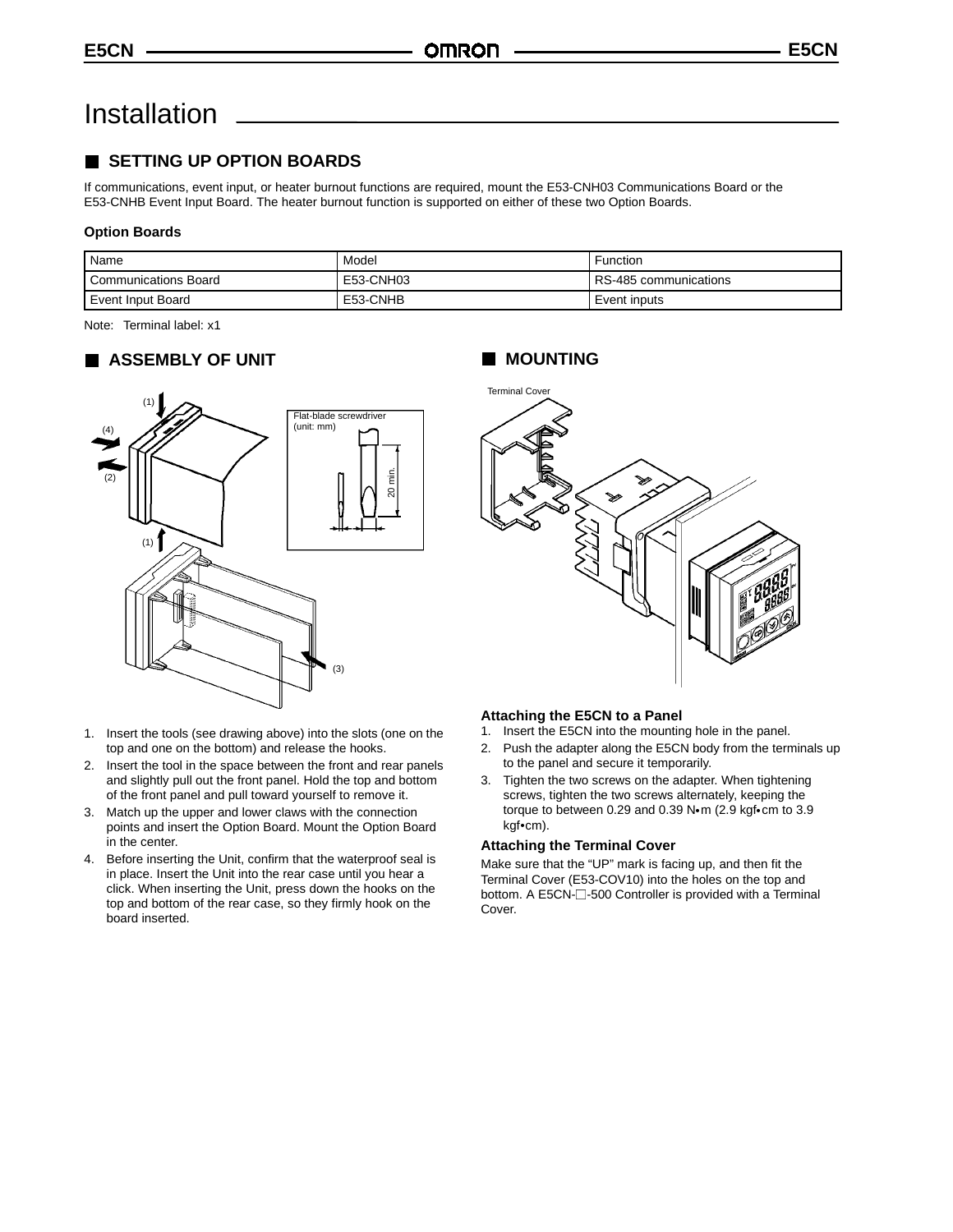## **WIRING TERMINALS**

The voltage output (control output) is not electrically insulated from the internal circuits. When using a grounding thermocouple, do not connect the control output terminals to the ground. If the control output terminals are connected to the ground, errors will occur in the measured temperature values as a result of leakage current.

Standard insulation is applied to the power supply I/O sections. If reinforced insulation is required, connect the input and output terminals to a device without any exposed current-carrying parts or to a device with standard insulation suitable for the maximum operating voltage of the power supply I/O section.



# **E5CN OPTION BOARDS**

# **E53-CNHB Event Input Unit**

Event Input/Heater Burnout Detection





### **WIRING PRECAUTIONS**

- Separate input leads and power lines to protect the E5CN and its lines from external noise.
- We recommend using solderless terminals when wiring the E5CN.
- Tighten the terminal screws using a torque no greater than 0.78 N·m.
- Use the following type of solderless terminals for M3.5 screws.





# Communications Specification/Heater Burnout Specification

**E53-CNH03 Communications Board**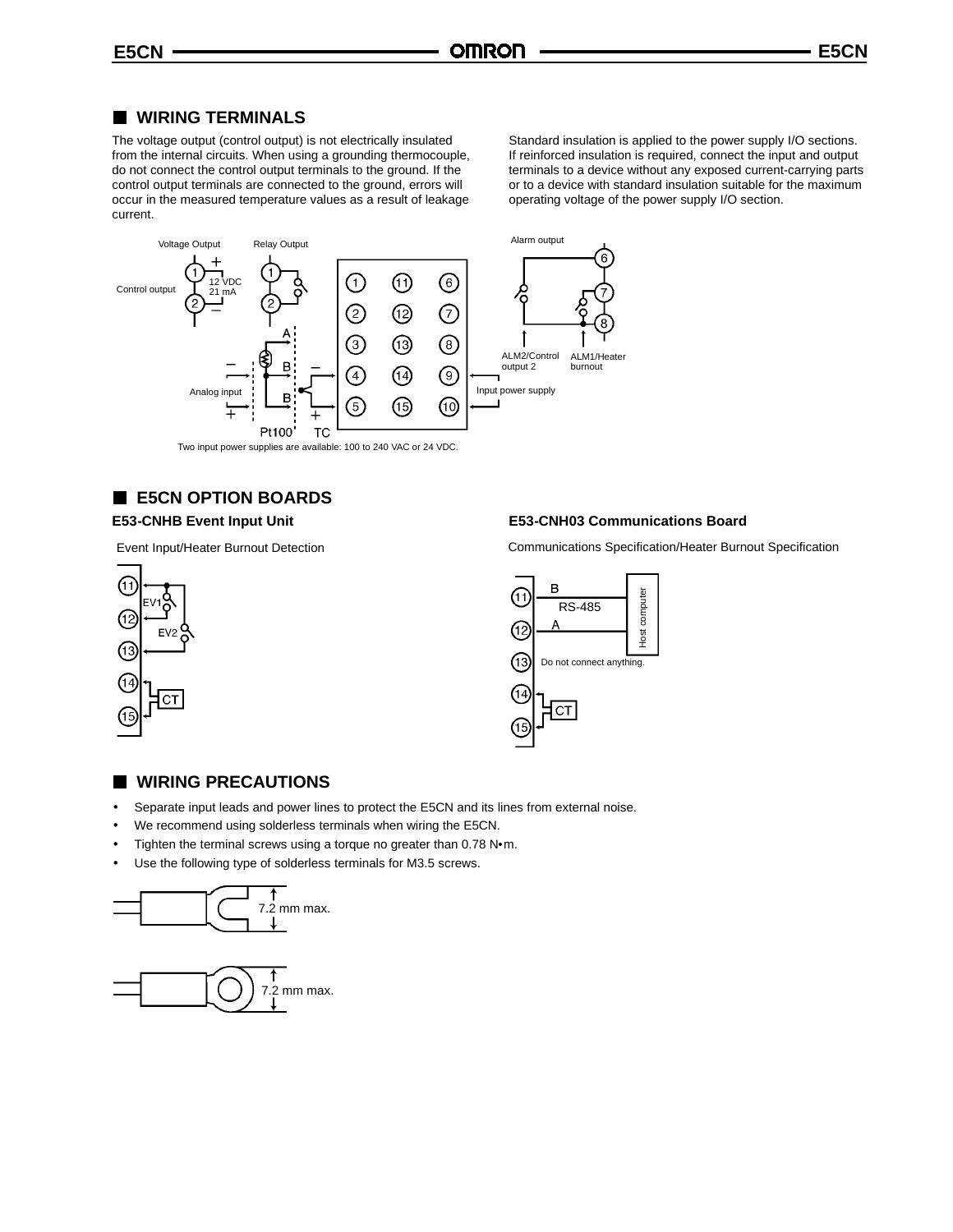# **Precautions**

# **OPERATING ENVIRONMENT**

- Use the Temperature Controller within the rated operating temperature, storage temperature, and operating humidity specified for each model.
- Use the Temperature Controller according to the performance specifications such as vibration, shock, and degree of protection specified for each model.
- Do not use the Temperature Controller in places where it is subject to dust or corrosive gases.
- Install the Temperature Controller away from the devices that generate high-frequency noise.

# **SERVICE LIFE**

The service life of relays used for the control output or alarm output varies depending on mostly switching conditions. Be sure to confirm their performance under actual operating conditions and do not use them beyond the allowable number of switchings. If they are used in a deteriorated condition, insulation between circuits may be damaged and, as a result, the Temperature Controller itself may be damaged or burned.

The service life of electronic devices such as Temperature Controllers is determined not only by the number of switchings of relays, but also by the service life of internal electronic components. The component service life is affected by the ambient temperature: the higher the temperature becomes, the shorter the service life becomes; the lower the temperature becomes, the longer the service life becomes. For this reason, the service life can be extended by lowering the internal temperature of the Temperature Controller.

When two or more Temperature Controllers are mounted horizontally close to each other or vertically next to each other, the internal temperature will increase, due to heat radiated by the Temperature Controllers, and the service life will decrease. In these situations, forced cooling by fans or other means of air ventilation will be required to cool down the Temperature Controllers. When providing forced cooling, however, be careful not to cool down the terminals solely, to avoid measurement errors.

# **ORDERING PRECAUTIONS**

Units separately sold, such as Control Output Units and Current Transformers, are specified for each Temperature Controller. Be sure to order appropriate units according to the application.

# **INSTALLATION**

#### **Mounting**

Mount the Temperature Controller horizontally level.

#### **Connection**

When extending or connecting the thermocouple lead wire, be sure to use compensating wires that match the thermocouple types.

When extending or connecting the lead wire of the platinum resistance thermometer, be sure to use wires that have low resistance.

When wiring the platinum resistance thermometer to the Temperature Controller, keep the wire route as short as possible. Separate this wiring away from the power supply wiring and load wiring to avoid inductive or other forms of noise.

Do not use empty terminals.

#### **Crimp Terminal Connection**

Use crimp terminals that match M3.5 screws. M3.5 x 8 self-rising screws are used.

#### **E5CN**



Be careful not to excessively tighten the terminals screws.

#### **Soldering Connection**

The self-rising screws provide easy soldering connection. Strip the lead wire by a length of 6 to 8 mm.



# **OPERATING PRECAUTIONS**

For Temperature Controllers with alarm outputs, alarm output may not be generated correctly when an abnormality occurs in the device. A separate alarm device should be incorporated into the system.

To ensure proper performance, parameters of the Temperature Controllers are set to default values before they are shipped. Change these parameters depending on actual applications. If left unchanged, the Temperature Controller will operate under the default settings.

It takes several seconds for the relay to turn ON from the moment the power is turned ON. Consider this time when incorporating Temperature Controllers in a sequence circuit.

When pulling out the Temperature Controller body, do not apply excessive force. After the body is removed, be careful not to apply any shock to the connectors or other electronic components on the PCB.

Models without any specification on their degree of protection or those with IP□0 do not offer a waterproofing feature.